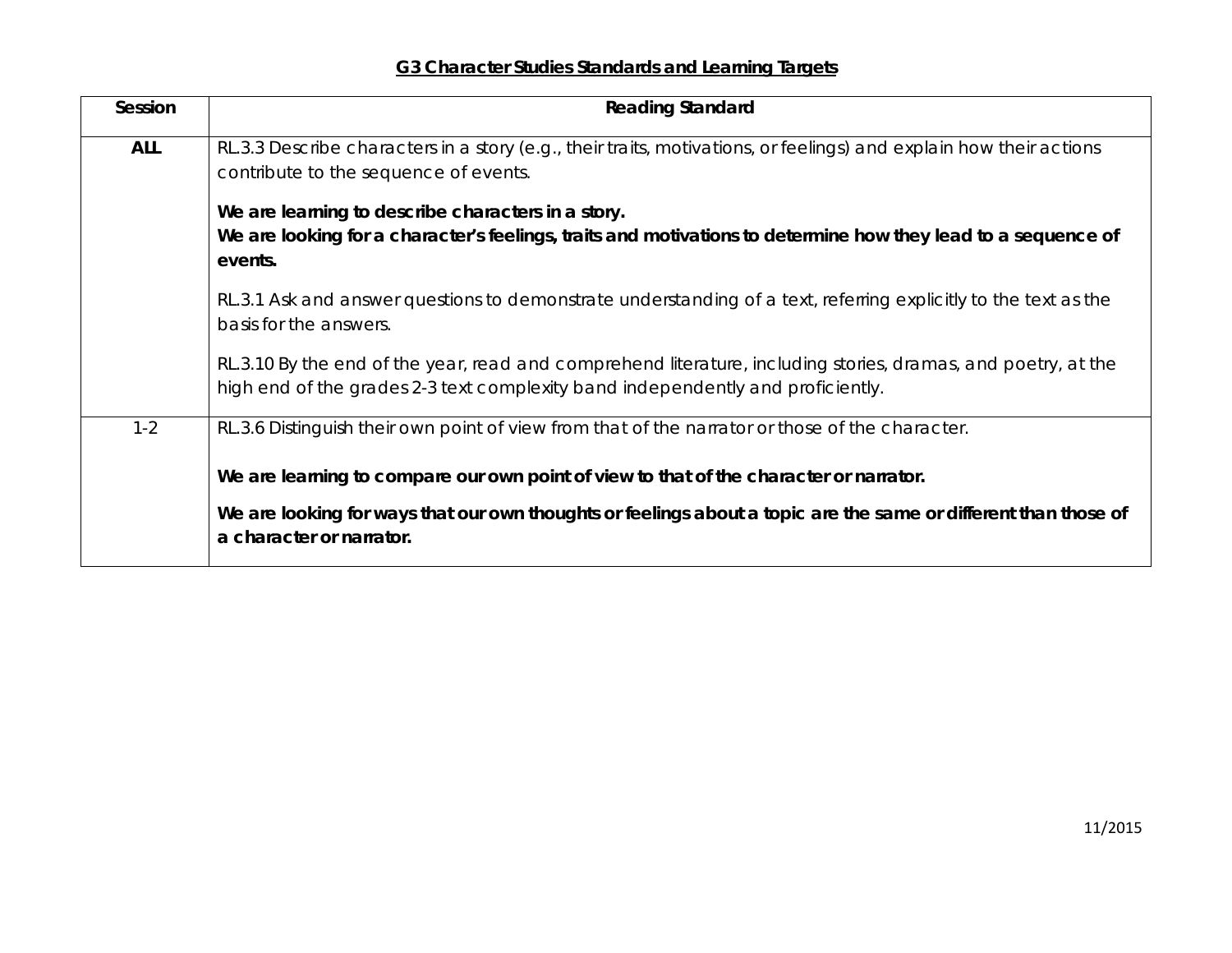| 3              | RL.3.2 Recount stories, including fables, folktales, and myths from diverse cultures; determine the central                                 |
|----------------|---------------------------------------------------------------------------------------------------------------------------------------------|
|                | message, lesson or moral and explain how it is conveyed through key details in the text.                                                    |
|                | We are learning to explain the author's message (theme).                                                                                    |
|                | We are looking for the key details from the text that show:                                                                                 |
|                | the lesson about right or wrong (moral).<br>$\bullet$                                                                                       |
|                | what the character learns about life (central message or lesson).                                                                           |
|                | RL.3.5 Refer to parts of stories, dramas, and poems when writing or speaking about a text, using terms such as                              |
|                | chapter, scene, and stanza; describe how each successive part builds on earlier sections.                                                   |
|                |                                                                                                                                             |
|                | We are learning to describe how each part of a text builds on earlier parts.                                                                |
|                | We are looking for details in the text that contribute to the sequence of events.                                                           |
| $\overline{4}$ | RL.3.2 Recount stories, including fables, folktales, and myths from diverse cultures; determine the central                                 |
|                | message, lesson or moral and explain how it is conveyed through key details in the text.                                                    |
|                | We are learning to explain the author's message (theme).                                                                                    |
|                | We are looking for the key details from the text that show:                                                                                 |
|                | the lesson about right or wrong (moral).<br>$\bullet$                                                                                       |
|                | what the character learns about life (central message or lesson).                                                                           |
|                |                                                                                                                                             |
|                | RL.3.6 Distinguish their own point of view from that of the narrator or those of the character.                                             |
|                |                                                                                                                                             |
|                | We are learning to compare our own point of view to that of the character or narrator.                                                      |
|                | We are looking for ways that our own thoughts or feelings about a topic are the same or different than those of a<br>character or narrator. |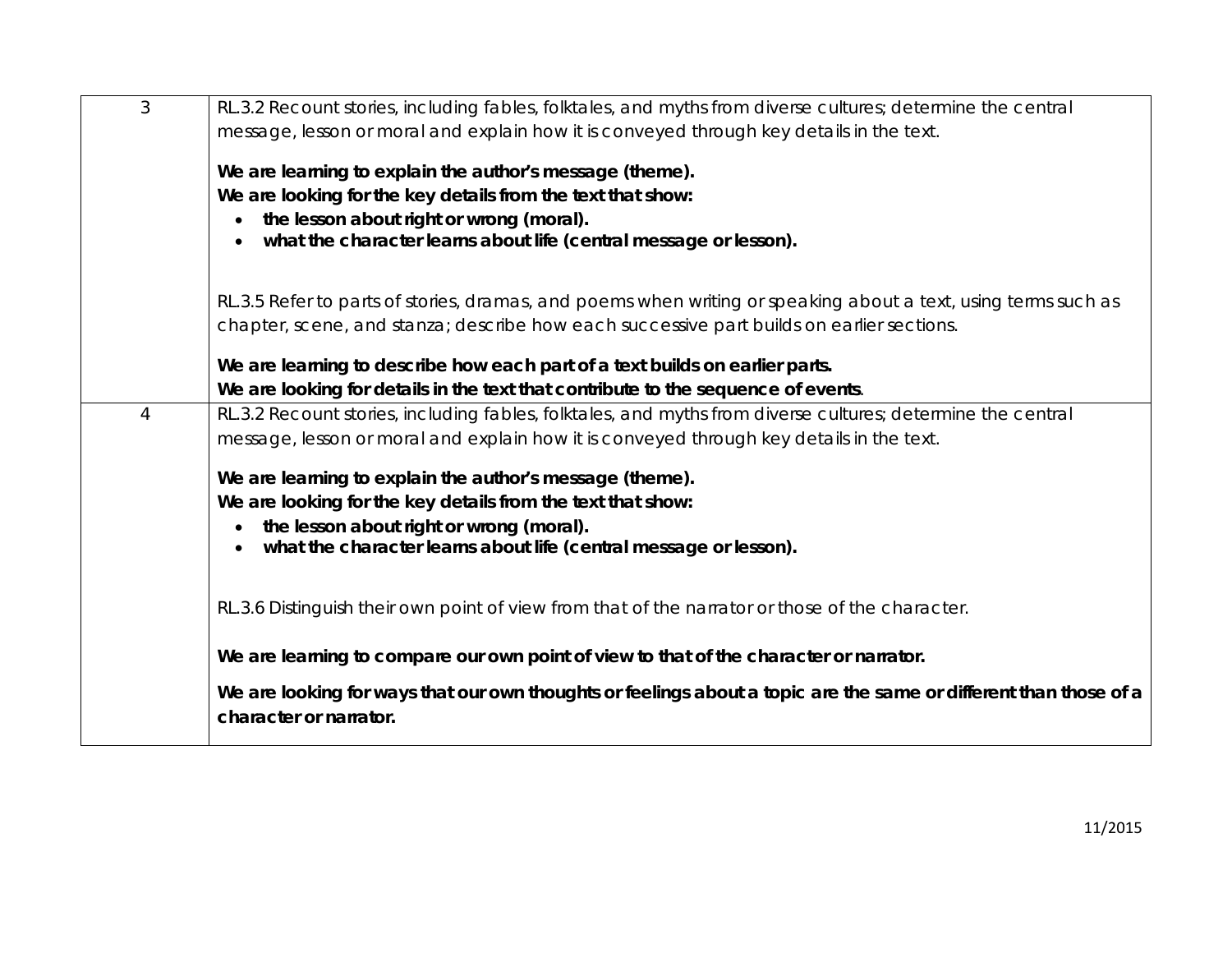| 5              | RL.3.5 Refer to parts of stories, dramas, and poems when writing or speaking about a text, using terms such as<br>chapter, scene, and stanza; describe how each successive part builds on earlier sections. |
|----------------|-------------------------------------------------------------------------------------------------------------------------------------------------------------------------------------------------------------|
|                | We are learning to describe how each part of a text builds on earlier parts.<br>We are looking for details in the text that contribute to the sequence of events.                                           |
| 6              | See ALL Sessions                                                                                                                                                                                            |
| $\overline{7}$ | RL.3.2 Recount stories, including fables, folktales, and myths from diverse cultures; determine the central<br>message, lesson or moral and explain how it is conveyed through key details in the text.     |
|                | We are learning to explain the author's message (theme).                                                                                                                                                    |
|                | We are looking for the key details from the text that show:<br>the lesson about right or wrong (moral).<br>what the character learns about life (central message or lesson).                                |
|                | RL.3.5 Refer to parts of stories, dramas, and poems when writing or speaking about a text, using terms such as<br>chapter, scene, and stanza; describe how each successive part builds on earlier sections. |
|                | We are learning to describe how each part of a text builds on earlier parts.<br>We are looking for details in the text that contribute to the sequence of events.                                           |
| 8              | See ALL Sessions                                                                                                                                                                                            |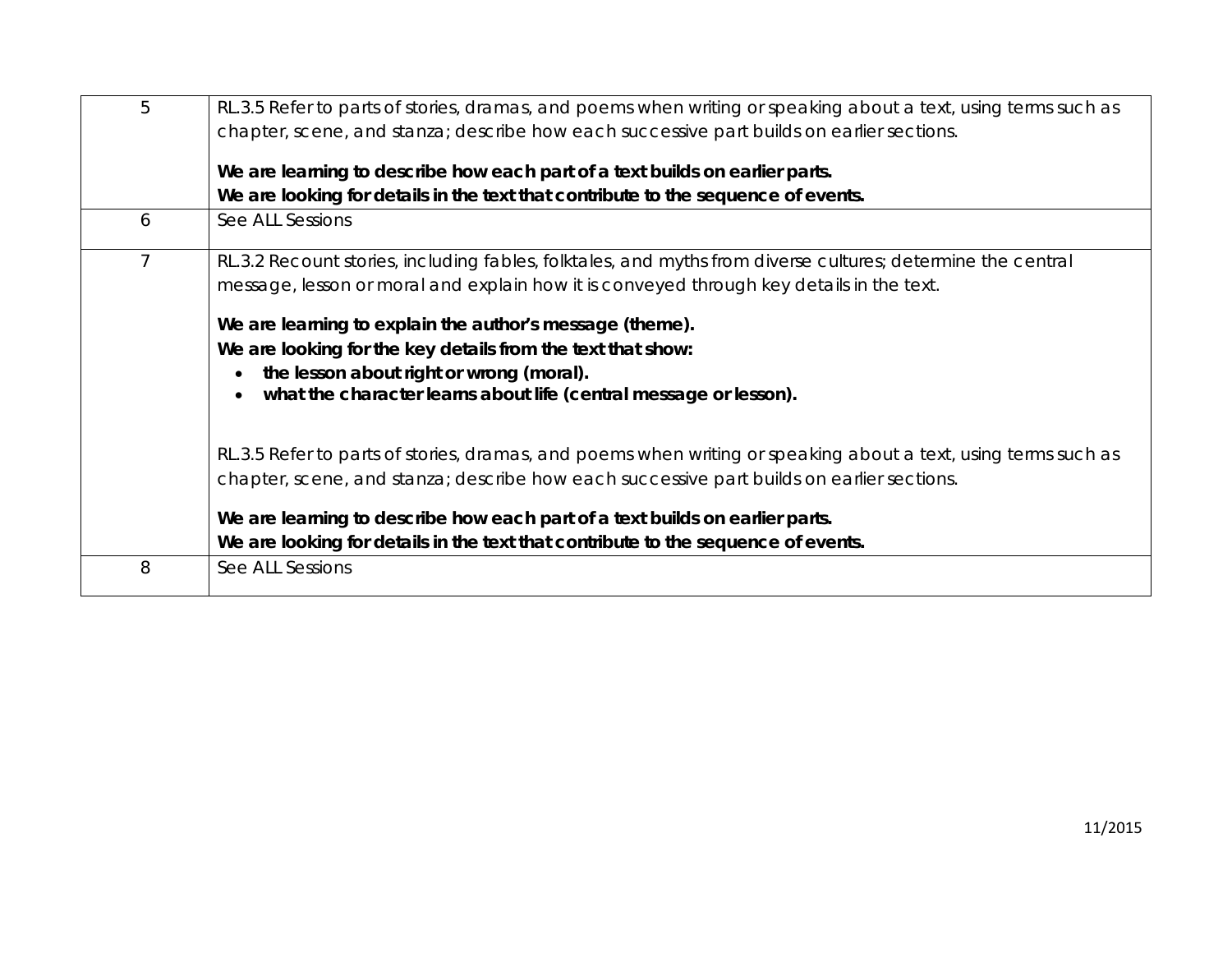| 9  | RL.3.2 Recount stories, including fables, folktales, and myths from diverse cultures; determine the central                       |
|----|-----------------------------------------------------------------------------------------------------------------------------------|
|    | message, lesson or moral and explain how it is conveyed through key details in the text.                                          |
|    | We are learning to explain the author's message (theme).                                                                          |
|    | We are looking for the key details from the text that show:                                                                       |
|    | the lesson about right or wrong (moral).                                                                                          |
|    | what the character learns about life (central message or lesson).                                                                 |
|    | RL.3.5 Refer to parts of stories, dramas, and poems when writing or speaking about a text, using terms such as                    |
|    | chapter, scene, and stanza; describe how each successive part builds on earlier sections.                                         |
|    | We are learning to describe how each part of a text builds on earlier parts.                                                      |
|    | We are looking for details in the text that contribute to the sequence of events.                                                 |
| 10 | RL.3.4 Determine the meaning of words and phrases as they are used in a text, distinguishing literal from<br>nonliteral language. |
|    | We are learning to determine the meaning of words and phrases in a text.                                                          |
|    | We are looking for clues to determine the meanings of words and phrases (both literal and non-literal) in a<br>text.              |
|    | literal - the usual meaning of words and phrases.                                                                                 |
|    | nonliteral (figurative language) - words or phrases that mean something other than the usual meaning.                             |
|    | RL.3.7 Explain how specific aspects of a text's illustrations contribute to what is conveyed by the words in a                    |
|    | story (e.g., create mood, emphasize aspects of a character or setting).                                                           |
|    | We are learning to explain how an illustration supports and adds to the text.                                                     |
|    | We are looking for the details in the illustrations to better understand the text.                                                |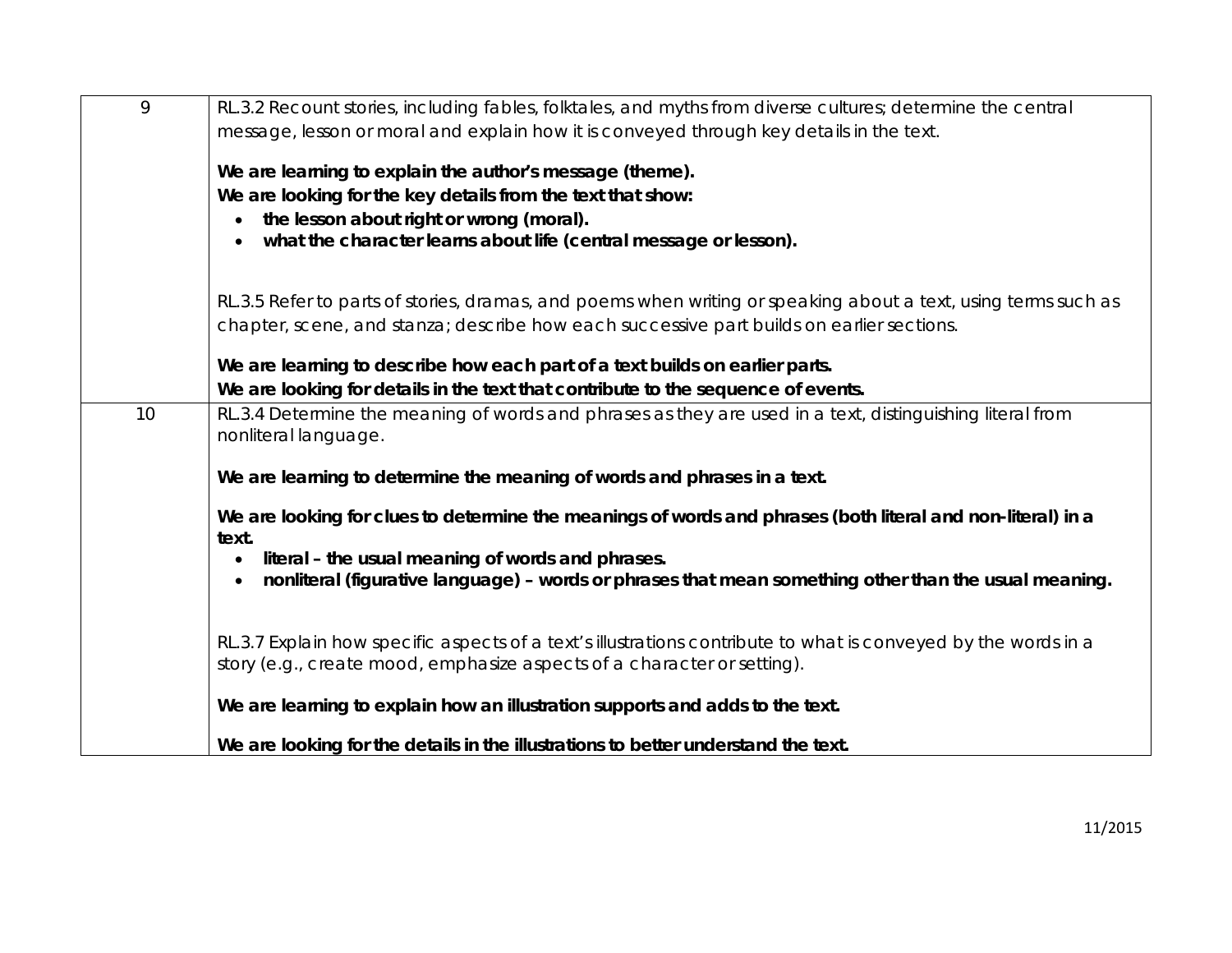| $11 - 13$ | RL.3.2 Recount stories, including fables, folktales, and myths from diverse cultures; determine the central<br>message, lesson or moral and explain how it is conveyed through key details in the text.                                  |
|-----------|------------------------------------------------------------------------------------------------------------------------------------------------------------------------------------------------------------------------------------------|
|           | We are learning to explain the author's message (theme).<br>We are looking for the key details from the text that show:<br>the lesson about right or wrong (moral).<br>what the character learns about life (central message or lesson). |
|           | RL.3.5 Refer to parts of stories, dramas, and poems when writing or speaking about a text, using terms such as<br>chapter, scene, and stanza; describe how each successive part builds on earlier sections.                              |
|           | We are learning to describe how each part of a text builds on earlier parts.<br>We are looking for details in the text that contribute to the sequence of events.                                                                        |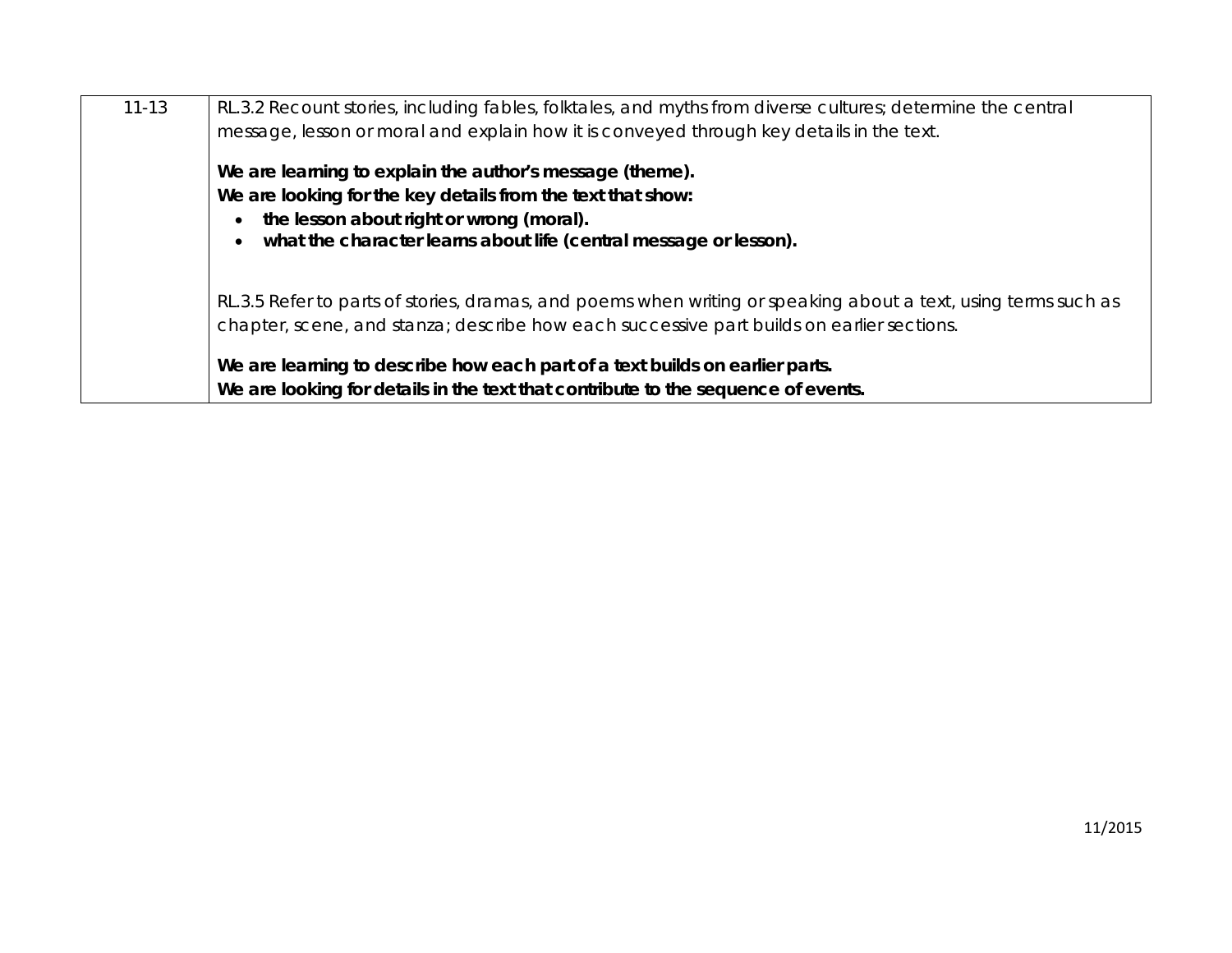| 14        | RL.3.2 Recount stories, including fables, folktales, and myths from diverse cultures; determine the central    |
|-----------|----------------------------------------------------------------------------------------------------------------|
|           | message, lesson or moral and explain how it is conveyed through key details in the text.                       |
|           |                                                                                                                |
|           | We are learning to explain the author's message (theme).                                                       |
|           | We are looking for the key details from the text that show:                                                    |
|           | the lesson about right or wrong (moral).                                                                       |
|           | what the character learns about life (central message or lesson).                                              |
|           |                                                                                                                |
|           | RL.3.4 Determine the meaning of words and phrases as they are used in a text, distinguishing literal from      |
|           | nonliteral language.                                                                                           |
|           |                                                                                                                |
|           | We are learning to determine the meaning of words and phrases in a text.                                       |
|           | We are looking for clues to determine the meanings of words and phrases (both literal and non-literal) in a    |
|           | text.                                                                                                          |
|           | literal - the usual meaning of words and phrases.                                                              |
|           | nonliteral (figurative language) - words or phrases that mean something other than the usual meaning.          |
|           |                                                                                                                |
|           | RL.3.5 Refer to parts of stories, dramas, and poems when writing or speaking about a text, using terms such as |
|           | chapter, scene, and stanza; describe how each successive part builds on earlier sections.                      |
|           |                                                                                                                |
|           | We are learning to describe how each part of a text builds on earlier parts.                                   |
|           | We are looking for details in the text that contribute to the sequence of events.                              |
| $15 - 17$ | RL.3.9 Compare and contrast the themes, settings, and plots of stories written by the same author about the    |
|           | same or similar characters (e.g., in books from a series).                                                     |
|           |                                                                                                                |
|           | We are learning to compare and contrast information between texts, written by the same author, with similar    |
|           | characters.                                                                                                    |
|           |                                                                                                                |
|           | We are looking for similarities and differences of theme, setting, and plot of texts.                          |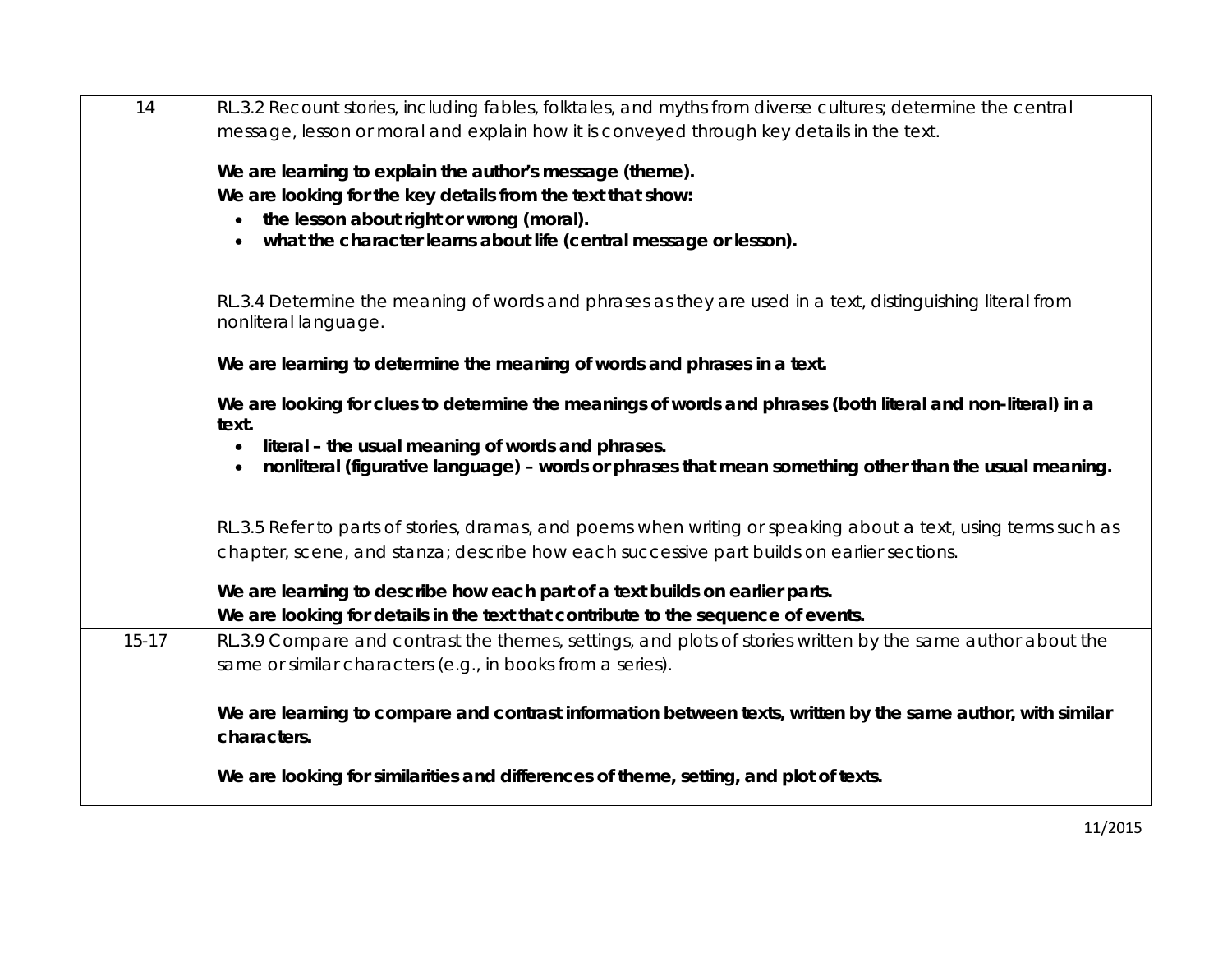| 18 | RL.3.2 Recount stories, including fables, folktales, and myths from diverse cultures; determine the central<br>message, lesson or moral and explain how it is conveyed through key details in the text. |
|----|---------------------------------------------------------------------------------------------------------------------------------------------------------------------------------------------------------|
|    | We are learning to explain the author's message (theme).<br>We are looking for the key details from the text that show:                                                                                 |
|    | the lesson about right or wrong (moral).<br>what the character learns about life (central message or lesson).                                                                                           |
| 19 | See ALL Sessions                                                                                                                                                                                        |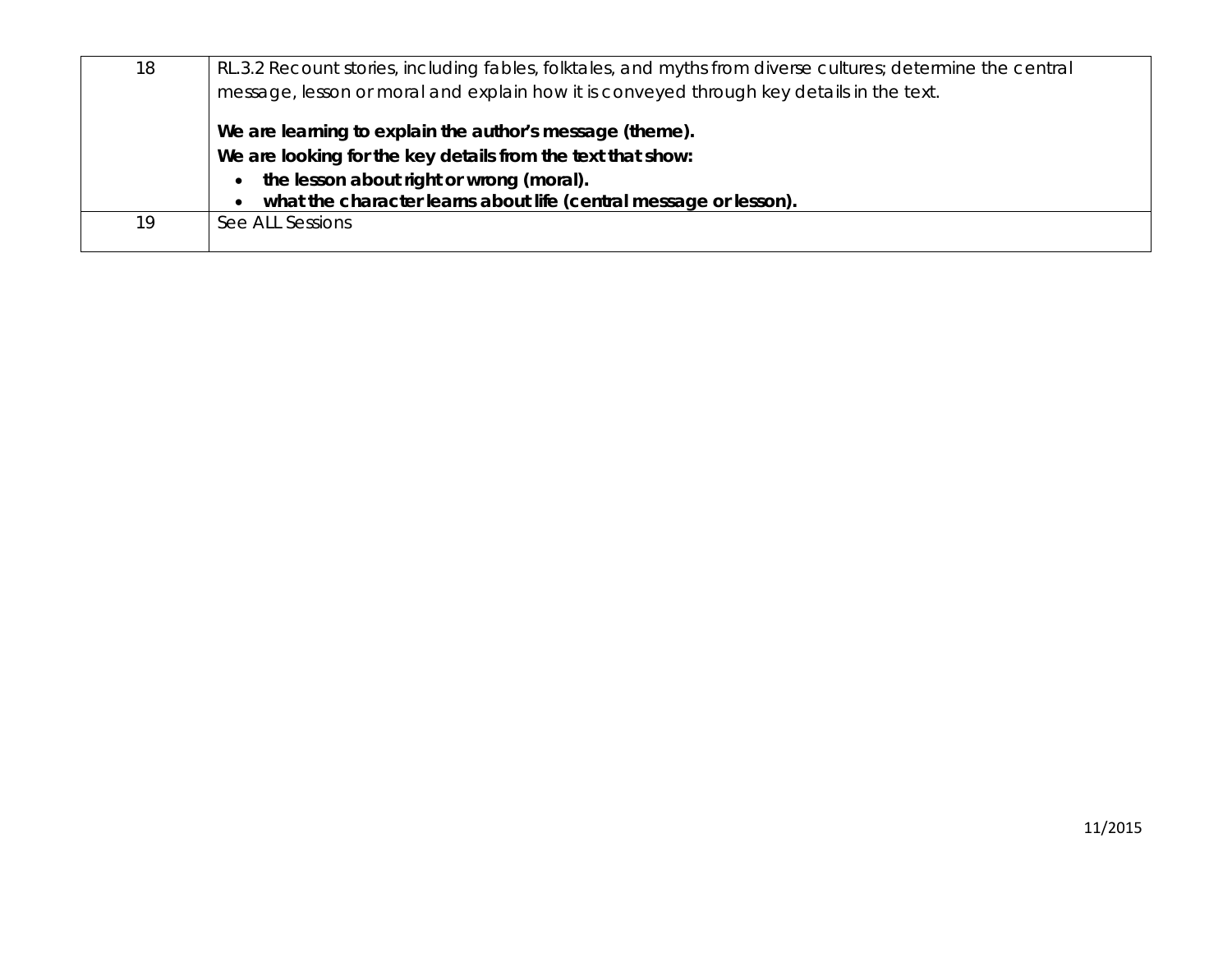## **G3 Reading to Learn Standards and Learning Targets**

| Session                        | <b>Reading Standard</b>                                                                                                                                                                            |
|--------------------------------|----------------------------------------------------------------------------------------------------------------------------------------------------------------------------------------------------|
| *All Sessions                  | RI.3.1 Ask and answer questions to demonstrate understanding of a text, referring explicitly to the text as the<br>basis for the answers.                                                          |
| (keep posted<br>throughout the | RI.3.2 Determine the main idea of text; recount they key details and explain how they support the main idea.                                                                                       |
| unit)                          | We are learning to determine the main ideas of an informational text.                                                                                                                              |
|                                | We are looking for the key details that support the main topic or big idea of                                                                                                                      |
|                                | Paragraphs<br>$\bullet$                                                                                                                                                                            |
|                                | <b>Sections</b>                                                                                                                                                                                    |
|                                | <b>Entire text</b>                                                                                                                                                                                 |
|                                |                                                                                                                                                                                                    |
|                                | RI.3.5 Use text features and search tools (e.g., key words, sidebars, hyperlinks) to locate information relevant to<br>a given topic efficiently.                                                  |
|                                | We are learning to efficiently locate information on a given topic within a text.                                                                                                                  |
|                                | We are looking for text features or search tools (including, but not limited to: bold print, captions, subheadings,<br>sidebars, hyperlinks).                                                      |
|                                | RI.3.7 Use information gained from illustrations (e.g., maps, photographs) and the words in a text to<br>demonstrate understanding of the text (e.g., where, when, why, and how key events occur). |
|                                | We are learning to use illustrations, along with words, to understand the text.                                                                                                                    |
|                                | We are looking for the additional information that illustrations provide to support the ideas in the text.                                                                                         |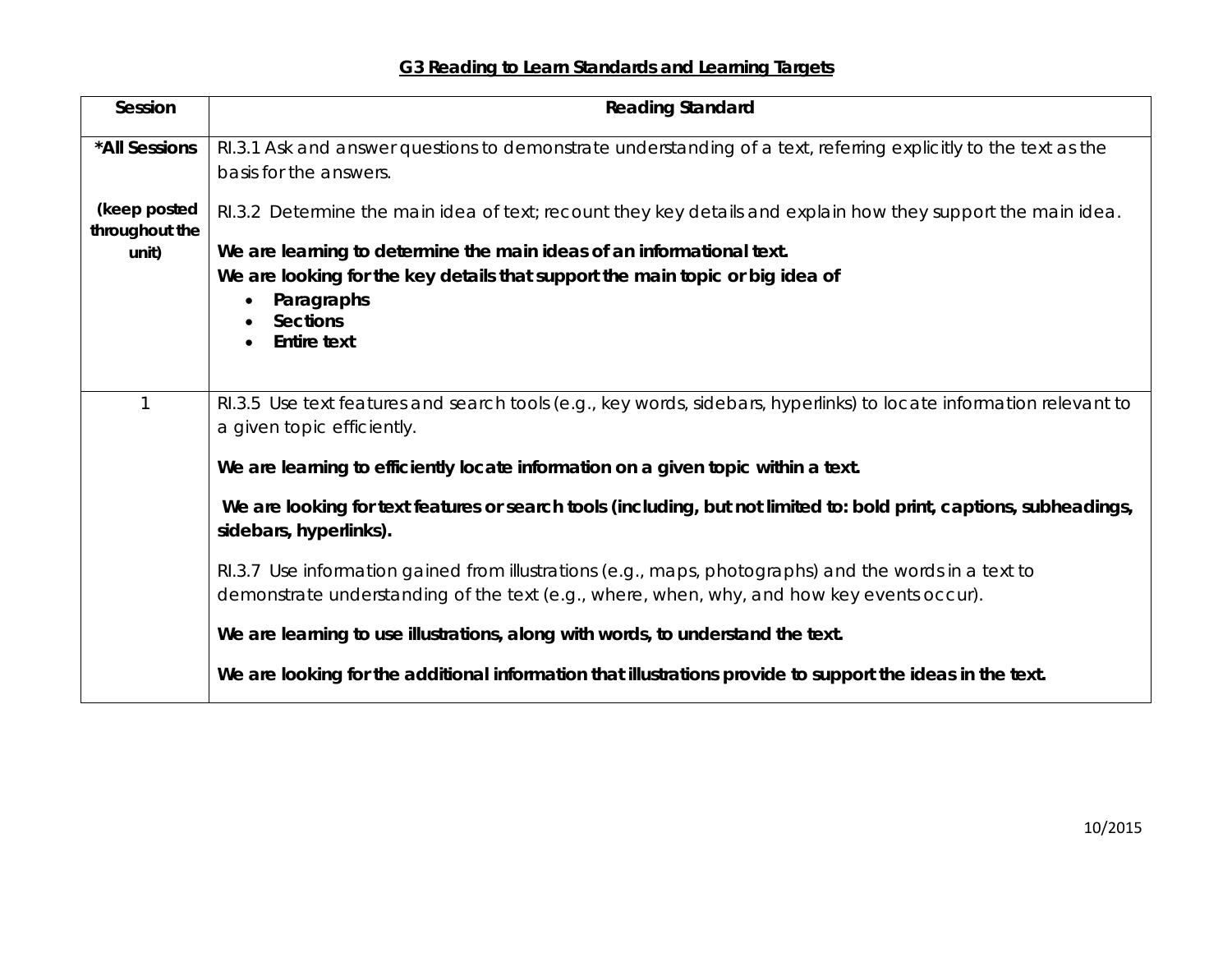| 2 | RI.3.5 Use text features and search tools (e.g., key words, sidebars, hyperlinks) to locate information relevant to<br>a given topic efficiently.                                                  |
|---|----------------------------------------------------------------------------------------------------------------------------------------------------------------------------------------------------|
|   | We are learning to efficiently locate information on a given topic within a text.                                                                                                                  |
|   | We are looking for text features or search tools (including, but not limited to: bold print, captions, subheadings,<br>sidebars, hyperlinks).                                                      |
|   | RI.3.7 Use information gained from illustrations (e.g., maps, photographs) and the words in a text to<br>demonstrate understanding of the text (e.g., where, when, why, and how key events occur). |
|   | We are learning to use illustrations, along with words, to understand the text.                                                                                                                    |
|   | We are looking for the additional information that illustrations provide to support the ideas in the text.                                                                                         |
|   | RI.3.8 Describe the logical connection between particular sentences and paragraphs in a text (e.g.,<br>comparison, cause/effect, first/second/third in a sequence).                                |
|   | We are learning to understand how information is organized in the text.                                                                                                                            |
|   | We are looking for text structures:<br>• chronological<br>• sequential<br>• compare and contrast<br>• cause and effect                                                                             |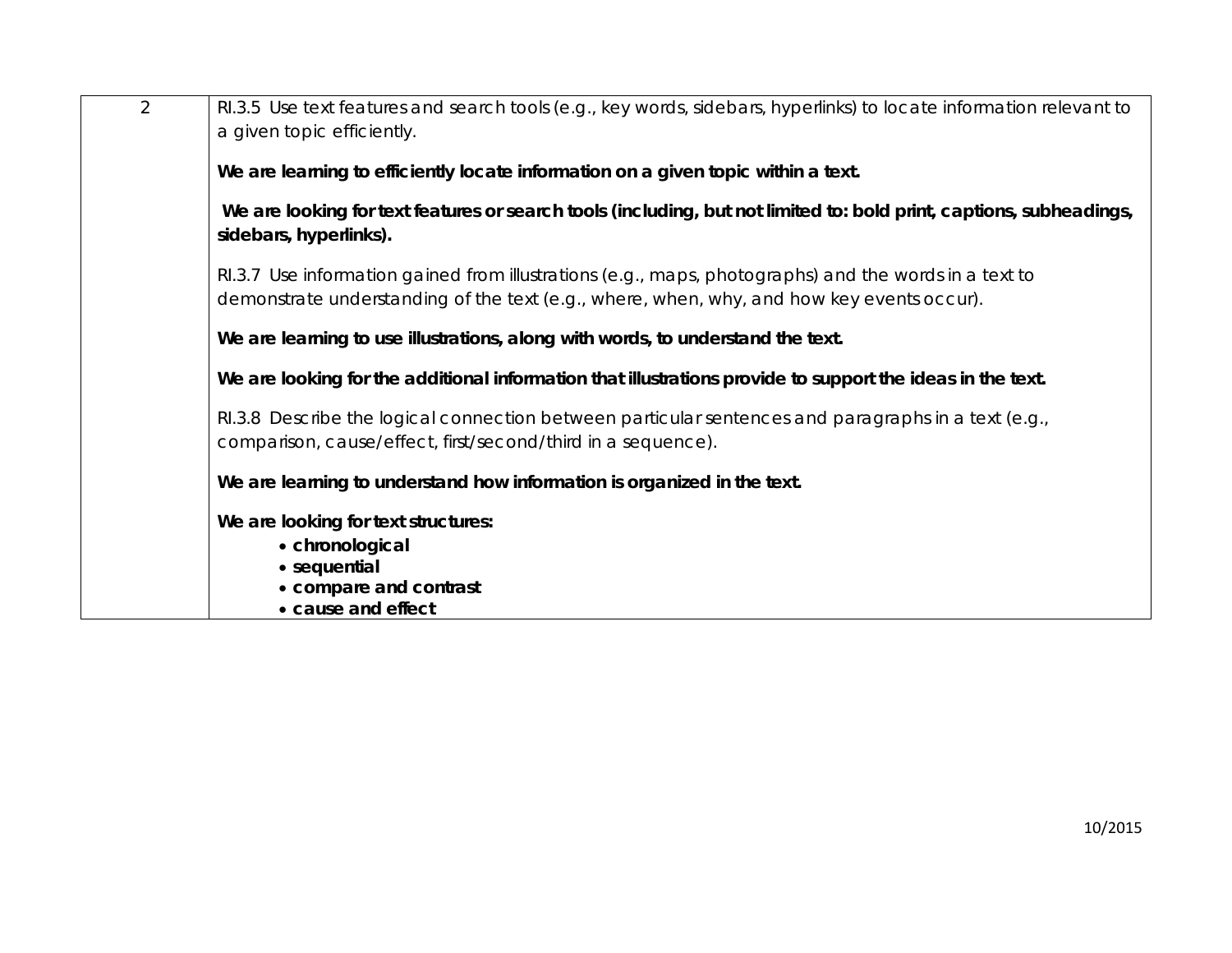| 3       | RI.3.5 Use text features and search tools (e.g., key words, sidebars, hyperlinks) to locate information relevant to<br>a given topic efficiently.<br>We are learning to efficiently locate information on a given topic within a text.<br>We are looking for text features or search tools (including, but not limited to: bold print, captions, subheadings,<br>sidebars, hyperlinks).<br>RI.3.7 Use information gained from illustrations (e.g., maps, photographs) and the words in a text to<br>demonstrate understanding of the text (e.g., where, when, why, and how key events occur).<br>We are learning to use illustrations, along with words, to understand the text.<br>We are looking for the additional information that illustrations provide to support the ideas in the text. |
|---------|------------------------------------------------------------------------------------------------------------------------------------------------------------------------------------------------------------------------------------------------------------------------------------------------------------------------------------------------------------------------------------------------------------------------------------------------------------------------------------------------------------------------------------------------------------------------------------------------------------------------------------------------------------------------------------------------------------------------------------------------------------------------------------------------|
|         |                                                                                                                                                                                                                                                                                                                                                                                                                                                                                                                                                                                                                                                                                                                                                                                                |
| $4 - 5$ | Use standards listed in All Sessions                                                                                                                                                                                                                                                                                                                                                                                                                                                                                                                                                                                                                                                                                                                                                           |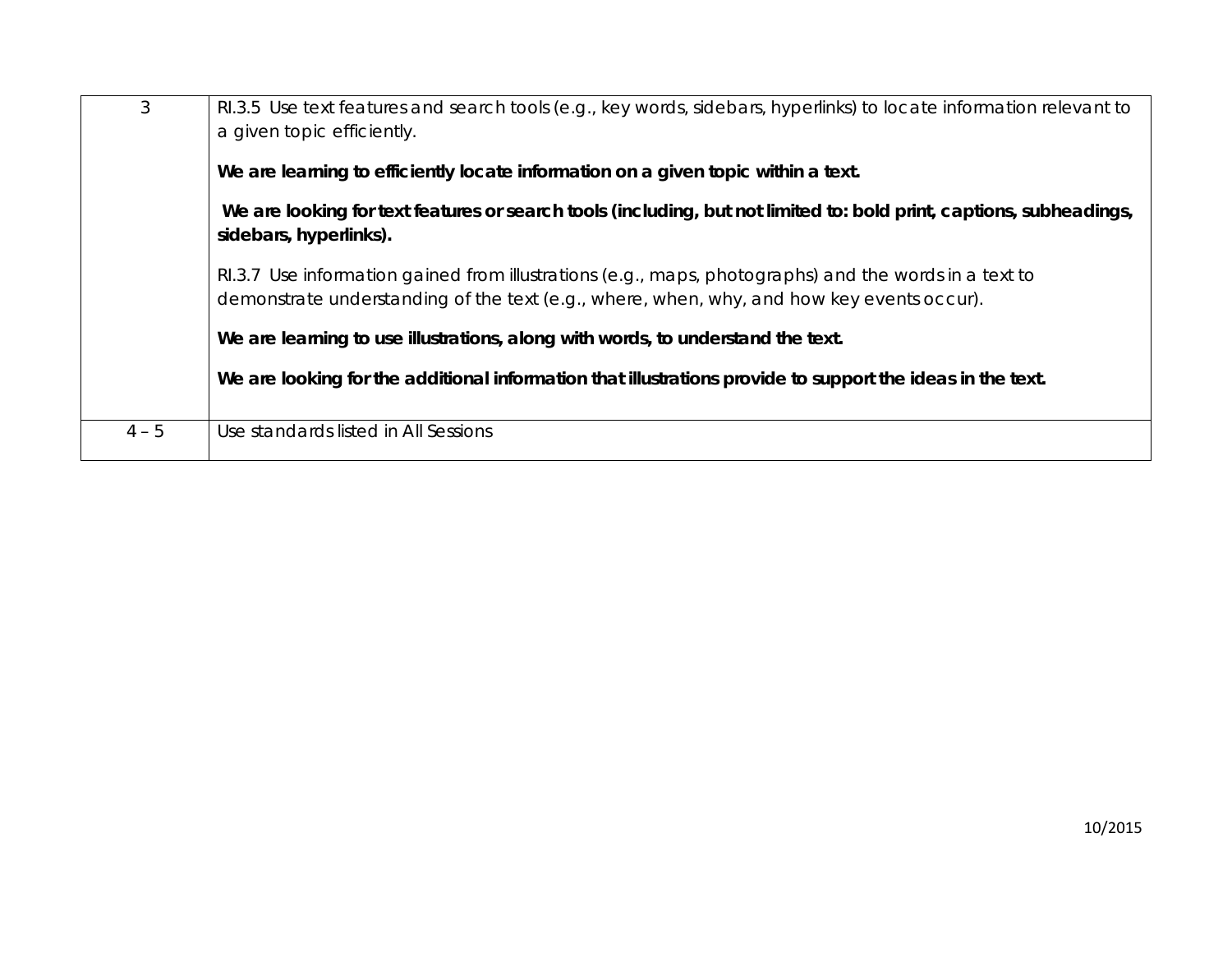| 6 | RI.3.4 Determine the meaning of general academic and domain-specific words and phrases in a text relevant<br>to a grade 3 topic or subject area.                      |
|---|-----------------------------------------------------------------------------------------------------------------------------------------------------------------------|
|   | We are learning to figure out the meaning of words and phrases in an informational text.                                                                              |
|   | We are looking for details in the text that help us determine and confirm the meaning of words and phrases.                                                           |
|   | $R1.3.8$ Describe the logical connection between particular sentences and paragraphs in a text (e.g.,<br>comparison, cause/effect, first/second/third in a sequence). |
|   | We are learning to understand how information is organized in the text.                                                                                               |
|   | We are looking for text structures:                                                                                                                                   |
|   | • chronological                                                                                                                                                       |
|   | • sequential<br>• compare and contrast                                                                                                                                |
|   | • cause and effect                                                                                                                                                    |
|   | Use standards listed in All Sessions                                                                                                                                  |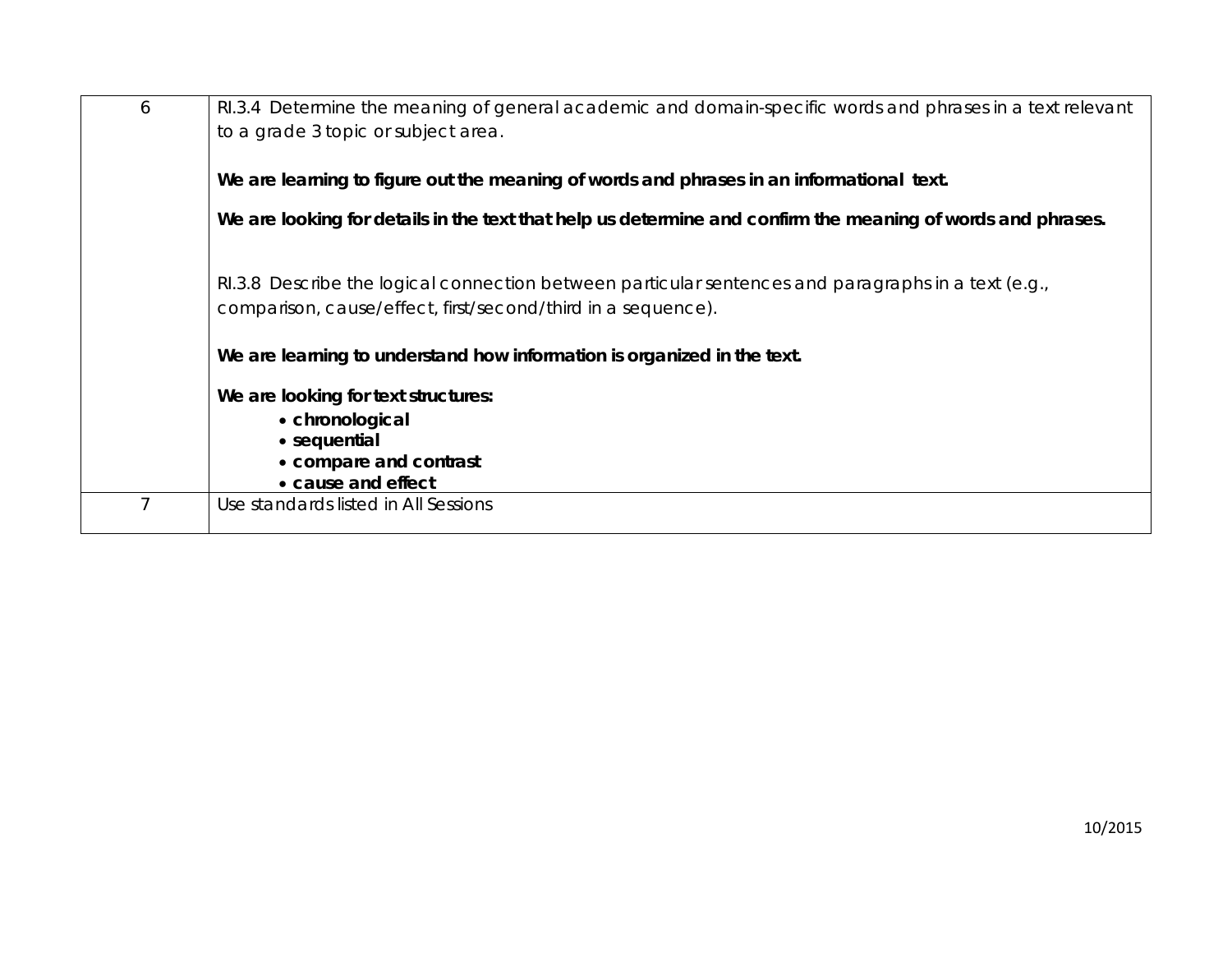| 8  | RI.3.3 Describe the relationship between a series of historical events, scientific ideas or concepts, or steps in<br>technical procedures in a text, using language that pertains to time, sequence, and cause/effect. |
|----|------------------------------------------------------------------------------------------------------------------------------------------------------------------------------------------------------------------------|
|    | We are learning to describe the relationship between individuals, events, or ideas within informational text.                                                                                                          |
|    | We are looking for time, sequence, or cause/effect language to explain how ideas in a text are related.                                                                                                                |
|    | RI.3.4 Determine the meaning of general academic and domain-specific words and phrases in a text relevant<br>to a grade 3 topic or subject area.                                                                       |
|    | We are learning to figure out the meaning of words and phrases in an informational text.                                                                                                                               |
|    | We are looking for details in the text that help us determine and confirm the meaning of words and phrases.                                                                                                            |
| 9  | RI.3.6 Distinguish their own point view from that of the author of a text.                                                                                                                                             |
|    | We are learning to compare our own point of view to the point of view of the author.                                                                                                                                   |
|    | We are looking for ways that our own thoughts or feelings about a topic are the same or different than those of<br>the author.                                                                                         |
| 10 | Use standards listed in All Sessions                                                                                                                                                                                   |
| 11 | RI.3.3 Describe the relationship between a series of historical events, scientific ideas or concepts, or steps in<br>technical procedures in a text, using language that pertains to time, sequence, and cause/effect. |
|    | We are learning to describe the relationship between individuals, events, or ideas within informational text.                                                                                                          |
|    | We are looking for time, sequence, or cause/effect language to explain how ideas in a text are related.                                                                                                                |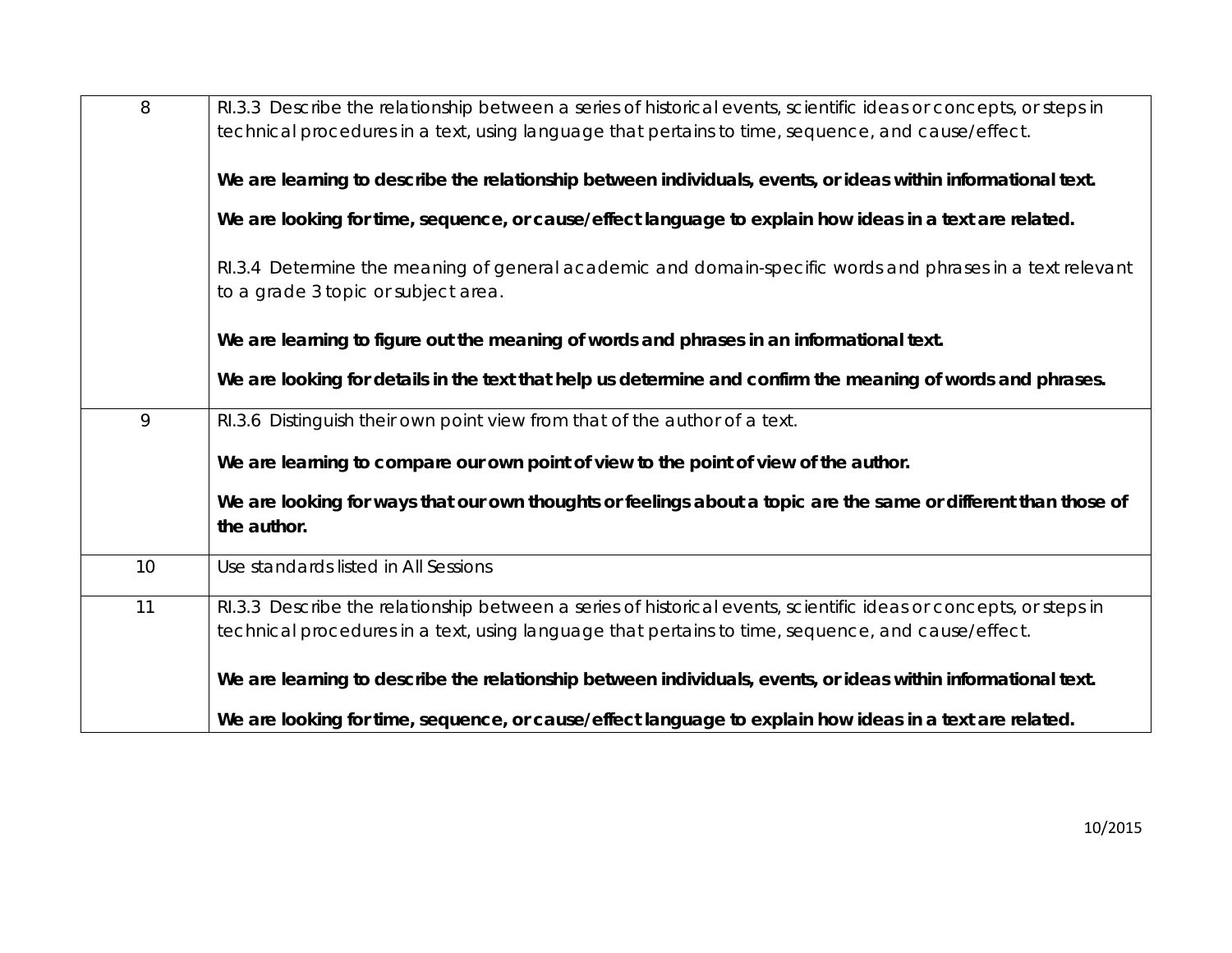| 12 | RL.3.4 Determine the meaning of words and phrases as they are used in text, distinguishing literal from non-literal |
|----|---------------------------------------------------------------------------------------------------------------------|
|    | language.                                                                                                           |
|    | We are learning to determine the meaning of words and phrases in a text.                                            |
|    | We are looking for clues to determine the meanings of words and phrases (both literal and non-literal) in a         |
|    | text.                                                                                                               |
|    | literal - the usual meaning of words and phrases.                                                                   |
|    | nonliteral (figurative language) - words or phrases that mean something other than the usual meaning.               |
|    | RL.3.5 Refer to parts of stories, dramas, and poems when writing or speaking about a text, using terms such as      |
|    | chapter, scene, and stanza; describe how each successive part builds on earlier sections.                           |
|    | We are learning to describe how each part of a text builds on earlier parts.                                        |
|    | We are looking for details in the text that contribute to the sequence of events.                                   |
| 13 | RI.3.4 Determine the meaning of general academic and domain-specific words and phrases in a text relevant           |
|    | to a grade 3 topic or subject area.                                                                                 |
|    |                                                                                                                     |
|    | We are learning to figure out the meaning of words and phrases in an informational text.                            |
|    | We are looking for details in the text that help us determine and confirm the meaning of words and phrases.         |
|    |                                                                                                                     |
|    |                                                                                                                     |
|    | RL.3.4 Determine the meaning of words and phrases as they are used in text, distinguishing literal from non-literal |
|    | language.                                                                                                           |
|    | We are learning to determine the meaning of words and phrases in a text.                                            |
|    | We are looking for clues to determine the meanings of words and phrases (both literal and non-literal) in a         |
|    | text.                                                                                                               |
|    | literal - the usual meaning of words and phrases.                                                                   |
|    | nonliteral (figurative language) - words or phrases that mean something other than the usual meaning.               |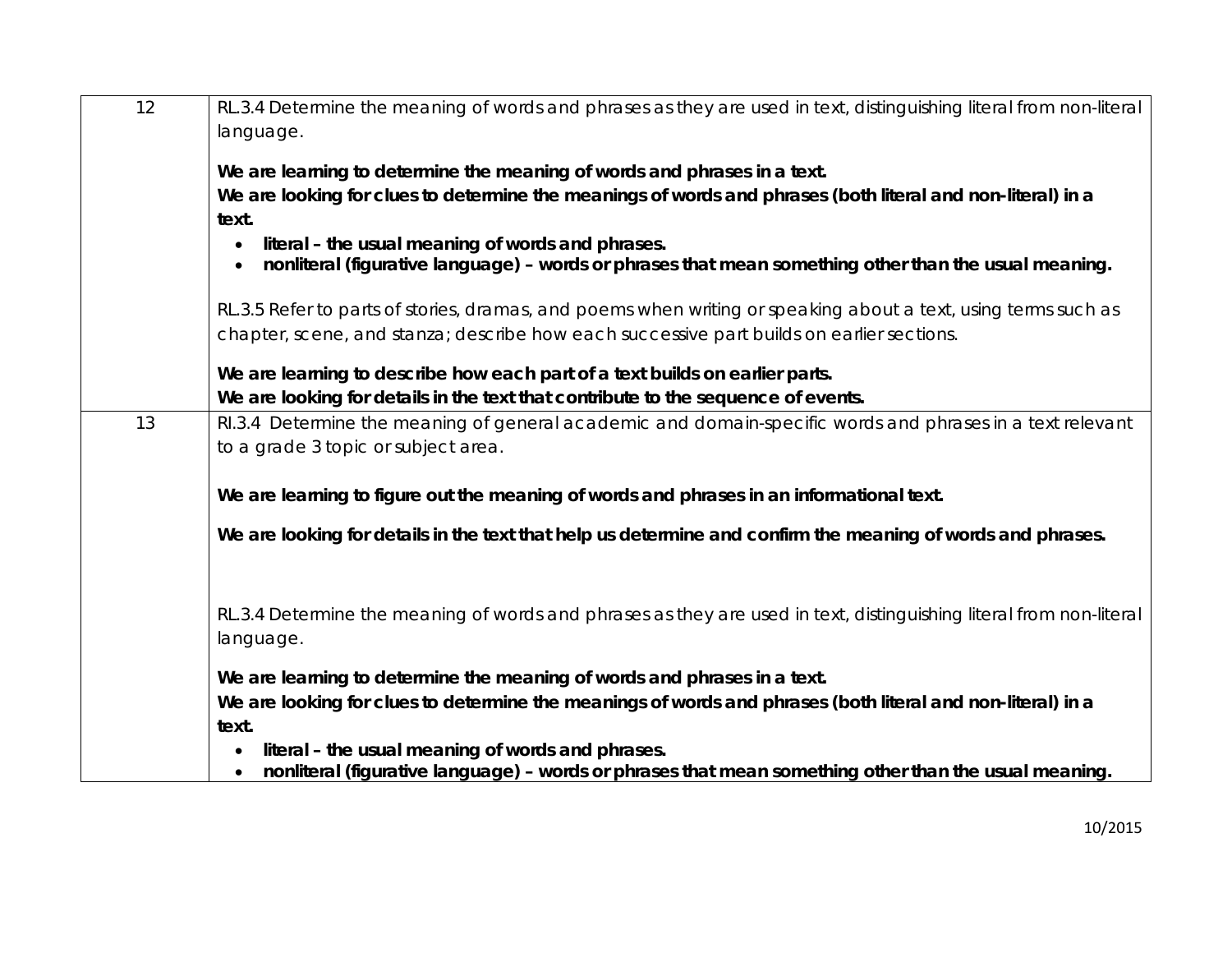| 14 | RI.3.3 Describe the relationship between a series of historical events, scientific ideas or concepts, or steps in<br>technical procedures in a text, using language that pertains to time, sequence, and cause/effect. |
|----|------------------------------------------------------------------------------------------------------------------------------------------------------------------------------------------------------------------------|
|    | We are learning to describe the relationship between individuals, events, or ideas within informational text.                                                                                                          |
|    | We are looking for time, sequence, or cause/effect language to explain how ideas in a text are related.                                                                                                                |
| 15 | RI.3.3 Describe the relationship between a series of historical events, scientific ideas or concepts, or steps in<br>technical procedures in a text, using language that pertains to time, sequence, and cause/effect. |
|    | We are learning to describe the relationship between individuals, events, or ideas within informational text.                                                                                                          |
|    | We are looking for time, sequence, or cause/effect language to explain how ideas in a text are related.                                                                                                                |
|    | RI.3.8 Describe the logical connection between particular sentences and paragraphs in a text (e.g.,<br>comparison, cause/effect, first/second/third in a sequence).                                                    |
|    | We are learning to understand how information is organized in the text.                                                                                                                                                |
|    | We are looking for text structures:                                                                                                                                                                                    |
|    | • chronological                                                                                                                                                                                                        |
|    | • sequential<br>• compare and contrast                                                                                                                                                                                 |
|    | • cause and effect                                                                                                                                                                                                     |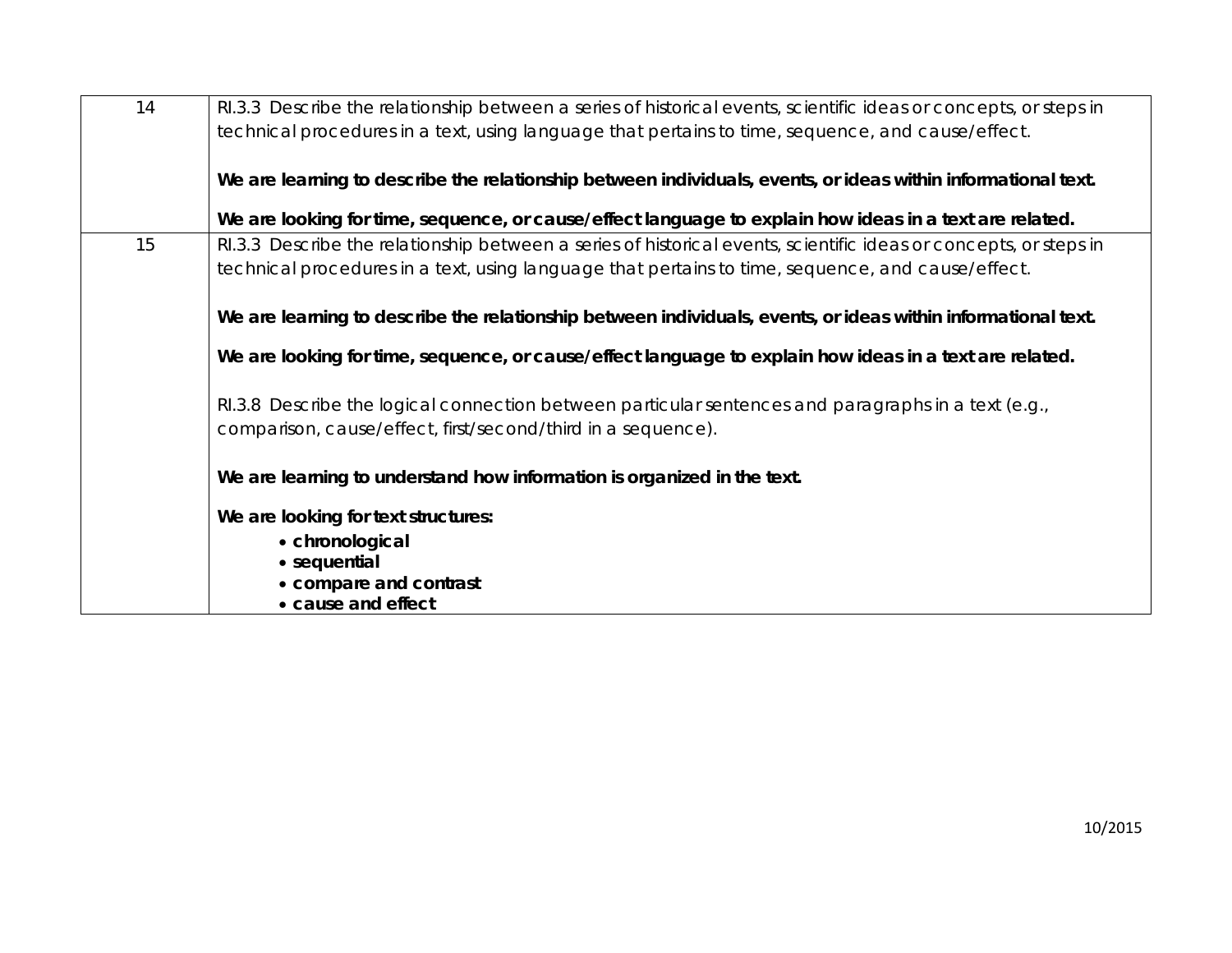|    | Use standards listed in All Sessions                                                                                    |  |  |  |
|----|-------------------------------------------------------------------------------------------------------------------------|--|--|--|
|    | science, and technical texts, at the high end of grades $2 - 3$ text complexity band independently and<br>proficiently. |  |  |  |
| 19 | RI.3.10 By the end of the year, read and comprehend informational texts, including history/social studies,              |  |  |  |
| 18 | Use standards listed in All Sessions                                                                                    |  |  |  |
|    | We are looking for details in the text that contribute to the sequence of events.                                       |  |  |  |
|    | We are learning to describe how each part of a text builds on earlier parts.                                            |  |  |  |
|    | chapter, scene, and stanza; describe how each successive part builds on earlier sections.                               |  |  |  |
|    | RL.3.5 Refer to parts of stories, dramas, and poems when writing or speaking about a text, using terms such as          |  |  |  |
|    | We are looking for time, sequence, or cause/effect language to explain how ideas in a text are related.                 |  |  |  |
|    |                                                                                                                         |  |  |  |
|    | We are learning to describe the relationship between individuals, events, or ideas within informational text.           |  |  |  |
|    | technical procedures in a text, using language that pertains to time, sequence, and cause/effect.                       |  |  |  |
| 17 | RI.3.3 Describe the relationship between a series of historical events, scientific ideas or concepts, or steps in       |  |  |  |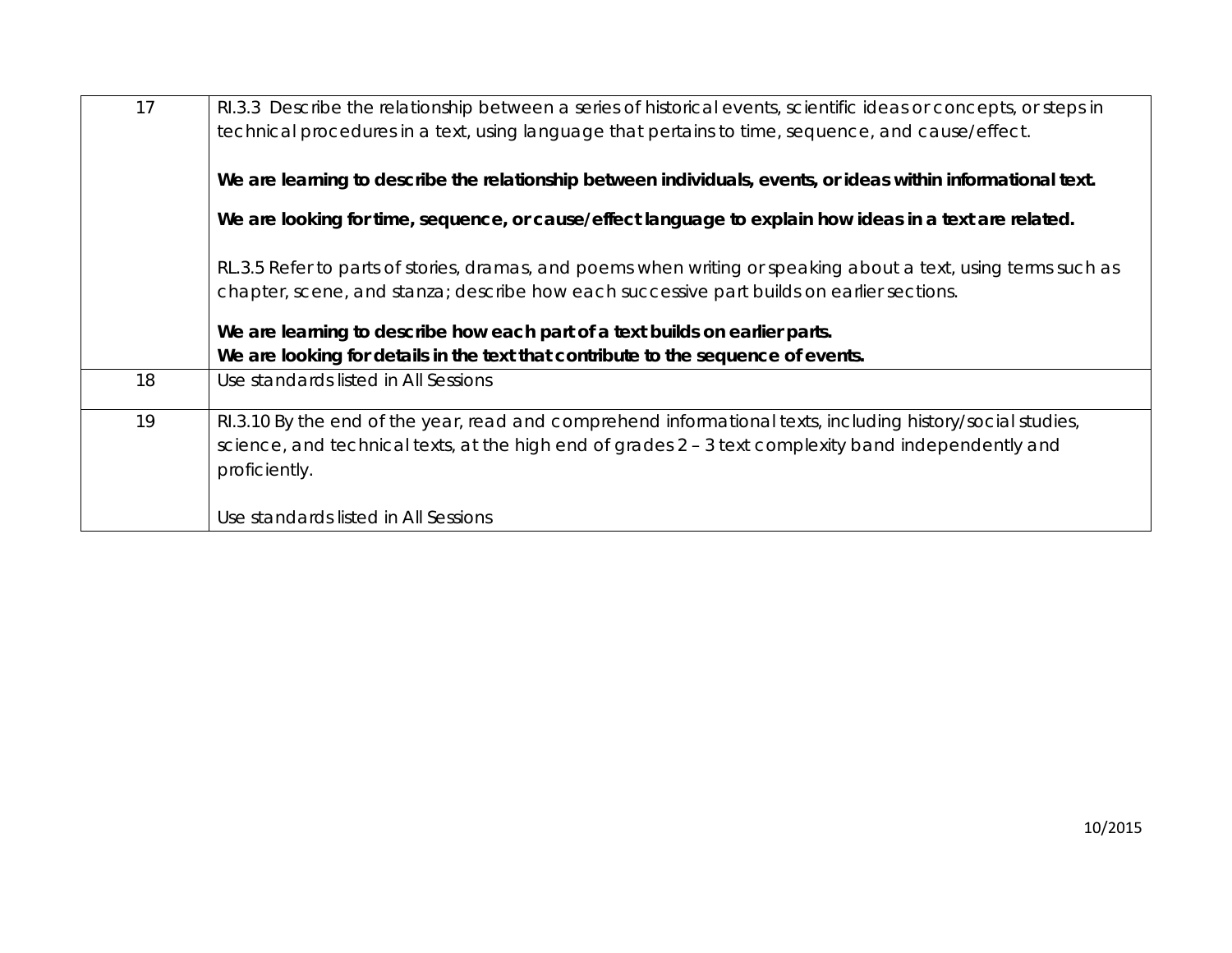**G3 Research Clubs Standards and Learning Targets**

| Session                 | <b>Reading Standard</b>                                                                                             |  |  |  |
|-------------------------|---------------------------------------------------------------------------------------------------------------------|--|--|--|
| *All Sessions           | RI.3.1 Ask and answer questions to demonstrate understanding of a text, referring explicitly to the text as the     |  |  |  |
|                         | basis for the answers.                                                                                              |  |  |  |
|                         |                                                                                                                     |  |  |  |
| (keep posted            | RI.3.2 Determine the main idea of text; recount they key details and explain how they support the main idea.        |  |  |  |
| throughout the<br>unit) | We are learning to determine the main ideas of an informational text.                                               |  |  |  |
|                         | We are looking for the key details that support the main topic or big idea of                                       |  |  |  |
|                         | Paragraphs                                                                                                          |  |  |  |
|                         | <b>Sections</b>                                                                                                     |  |  |  |
|                         | <b>Entire text</b>                                                                                                  |  |  |  |
| $1 - 2$                 | RI.3.3 Describe the relationship between a series of historical events, scientific ideas or concepts, or steps in   |  |  |  |
|                         | technical procedures in a text, using language that pertains to time, sequence, and cause/effect.                   |  |  |  |
|                         | We are learning to describe the relationship between individuals, events, or ideas within informational text.       |  |  |  |
|                         |                                                                                                                     |  |  |  |
|                         | We are looking for time, sequence, or cause/effect language to explain how ideas in a text are related.             |  |  |  |
|                         |                                                                                                                     |  |  |  |
|                         | RI.3.5 Use text features and search tools (e.g., key words, sidebars, hyperlinks) to locate information relevant to |  |  |  |
|                         | a given topic efficiently.                                                                                          |  |  |  |
|                         | We are learning to efficiently locate information on a given topic within a text.                                   |  |  |  |
|                         |                                                                                                                     |  |  |  |
|                         | We are looking for text features or search tools (including, but not limited to: bold print, captions, subheadings, |  |  |  |
|                         | sidebars, hyperlinks).                                                                                              |  |  |  |
|                         |                                                                                                                     |  |  |  |
|                         | RI.3.7 Use information gained from illustrations (e.g., maps, photographs) and the words in a text to               |  |  |  |
|                         | demonstrate understanding of the text (e.g., where, when, why, and how key events occur).                           |  |  |  |
|                         |                                                                                                                     |  |  |  |
|                         | We are learning to use illustrations, along with words, to understand the text.                                     |  |  |  |
|                         | We are looking for the additional information that illustrations provide to support the ideas in the text.          |  |  |  |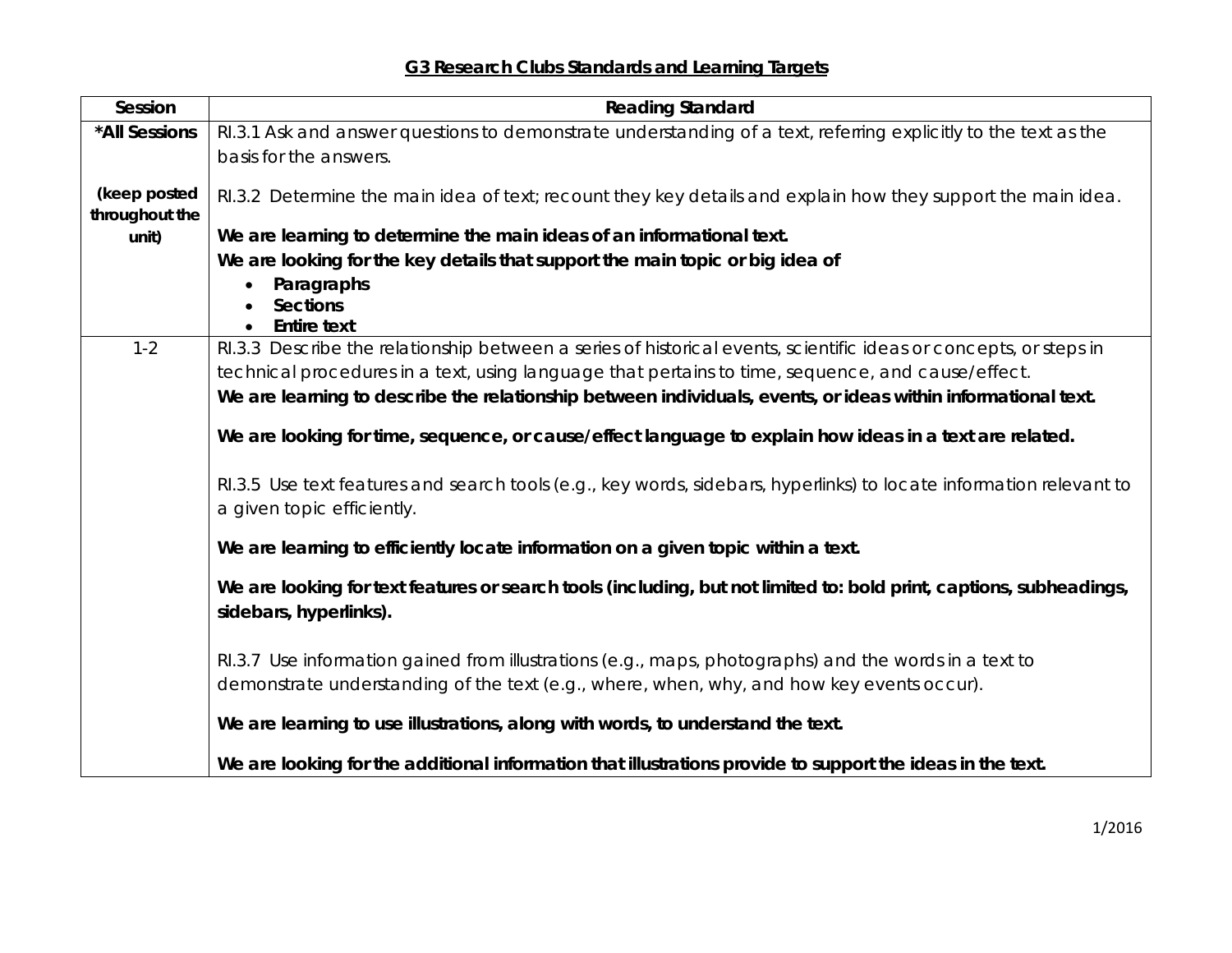| 3 | RI.3.9 Compare and contrast the most important points and key details presented by two texts on the same        |
|---|-----------------------------------------------------------------------------------------------------------------|
|   | topic.                                                                                                          |
|   |                                                                                                                 |
|   | We are learning to compare and contrast main ideas and key details between two texts on the same topic.         |
|   | We are looking for:                                                                                             |
|   | • similarities in the main ideas and key details across texts                                                   |
|   | • differences in the main ideas and key details across texts                                                    |
| 4 | RI.3.4 Determine the meaning of general academic and domain-specific words and phrases in a text relevant       |
|   | to a grade 3 topic or subject area.                                                                             |
|   |                                                                                                                 |
|   | We are learning to figure out the meaning of words and phrases in an informational text.                        |
|   |                                                                                                                 |
|   | We are looking for details in the text that help us determine and confirm the meaning of words and phrases.     |
|   |                                                                                                                 |
| 5 | Use standards listed in All Sessions                                                                            |
| 6 | RI.3.6 Distinguish their own point view from that of the author of a text.                                      |
|   |                                                                                                                 |
|   | We are learning to compare our own point of view to the point of view of the author.                            |
|   |                                                                                                                 |
|   | We are looking for ways that our own thoughts or feelings about a topic are the same or different than those of |
|   | the author.                                                                                                     |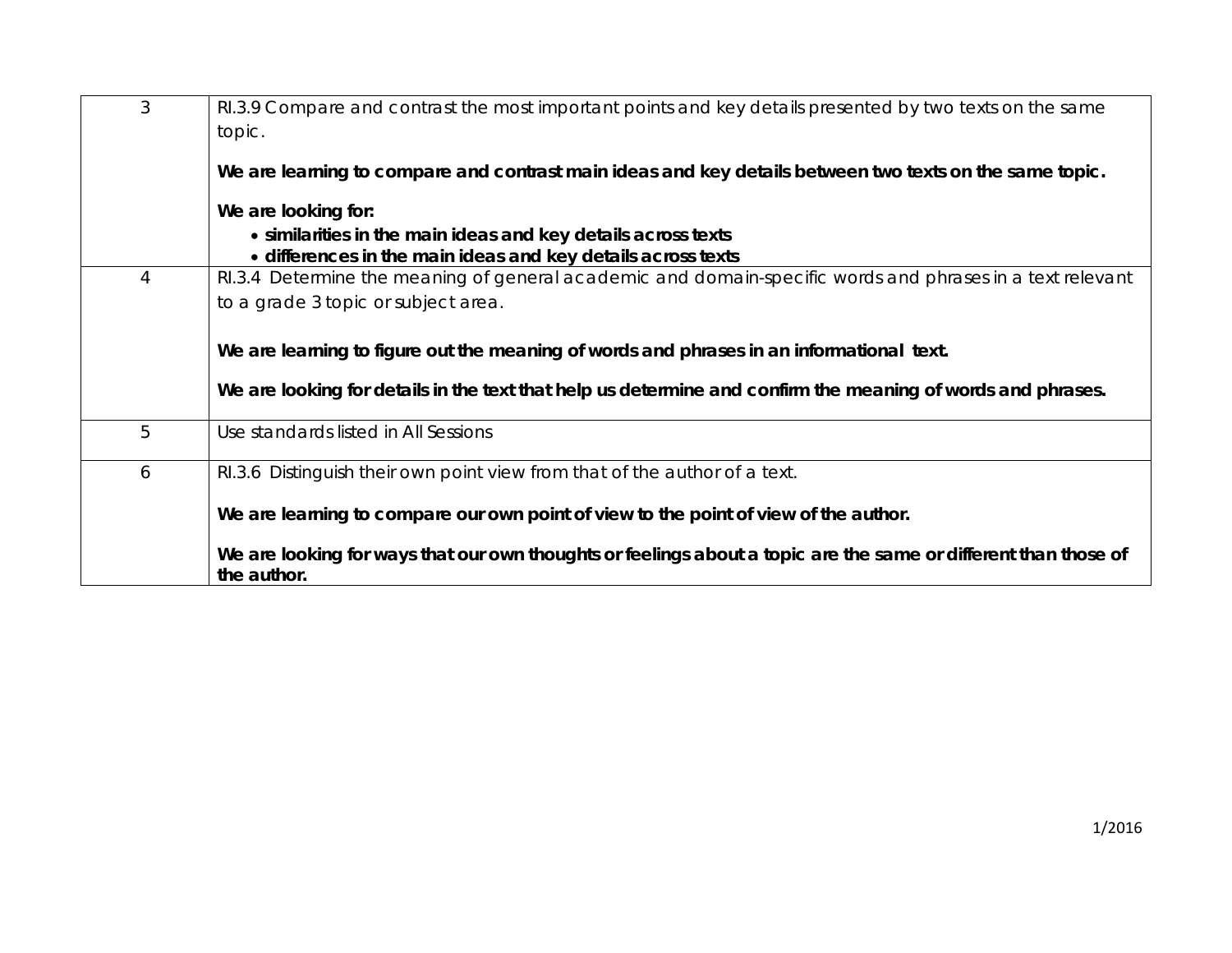|   | RI.3.8 Describe the logical connection between particular sentences and paragraphs in a text (e.g.,<br>comparison, cause/effect, first/second/third in a sequence). |
|---|---------------------------------------------------------------------------------------------------------------------------------------------------------------------|
|   | We are learning to understand how information is organized in the text.                                                                                             |
|   | We are looking for text structures:<br>• chronological<br>• sequential<br>• compare and contrast<br>• cause and effect                                              |
|   | RI.3.9 Compare and contrast the most important points and key details presented by two texts on the same<br>topic.                                                  |
|   | We are learning to compare and contrast main ideas and key details between two texts on the same topic.                                                             |
|   | We are looking for:                                                                                                                                                 |
|   | • similarities in the main ideas and key details across texts<br>• differences in the main ideas and key details across texts                                       |
| 8 | Use standards listed in All Sessions                                                                                                                                |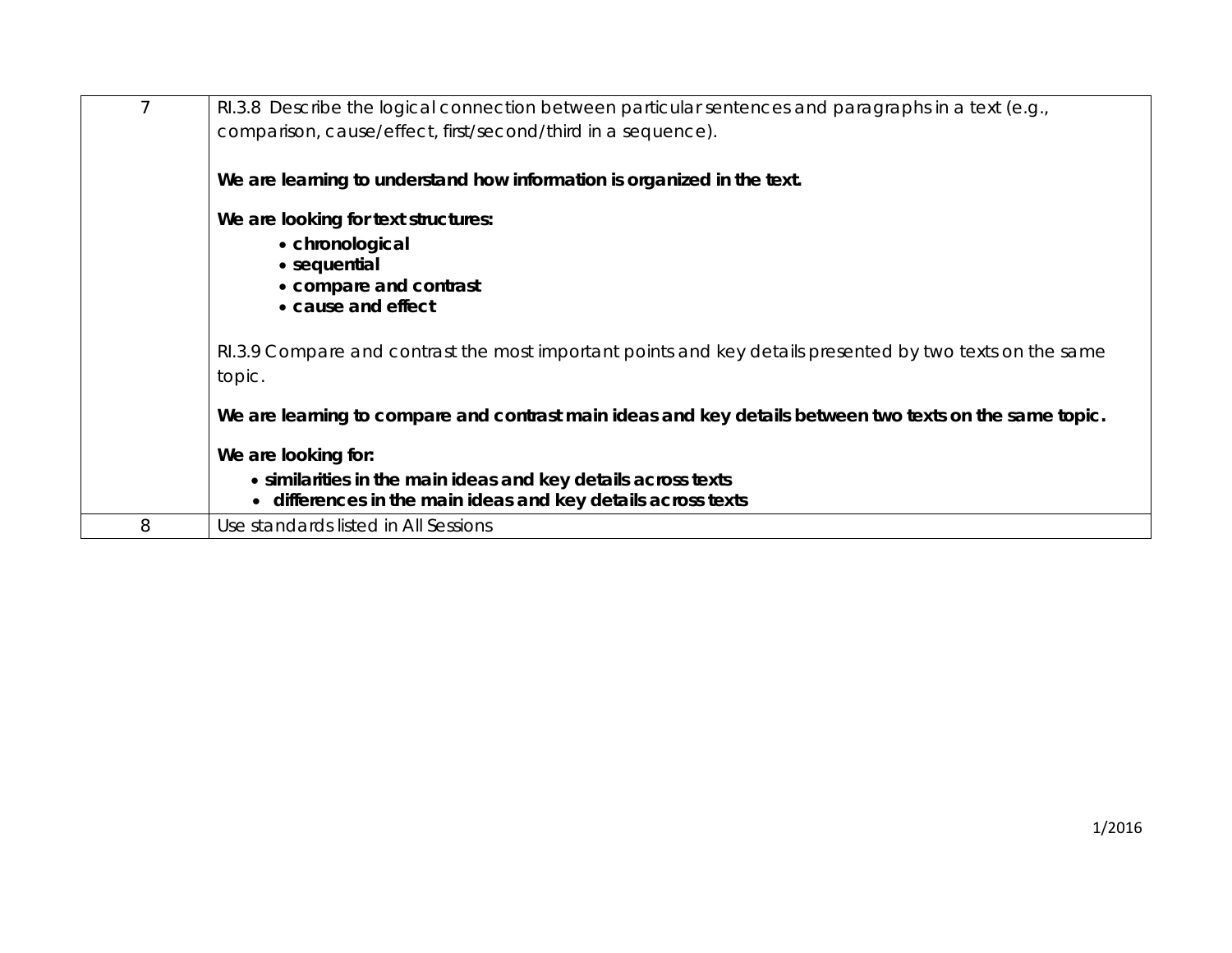| 9 | RI.3.3 Describe the relationship between a series of historical events, scientific ideas or concepts, or steps in<br>technical procedures in a text, using language that pertains to time, sequence, and cause/effect. |
|---|------------------------------------------------------------------------------------------------------------------------------------------------------------------------------------------------------------------------|
|   | We are learning to describe the relationship between individuals, events, or ideas within informational text.                                                                                                          |
|   | We are looking for time, sequence, or cause/effect language to explain how ideas in a text are related.                                                                                                                |
|   | RI.3.4 Determine the meaning of general academic and domain-specific words and phrases in a text relevant<br>to a grade 3 topic or subject area.                                                                       |
|   | We are learning to figure out the meaning of words and phrases in an informational text.                                                                                                                               |
|   | We are looking for details in the text that help us determine and confirm the meaning of words and phrases.                                                                                                            |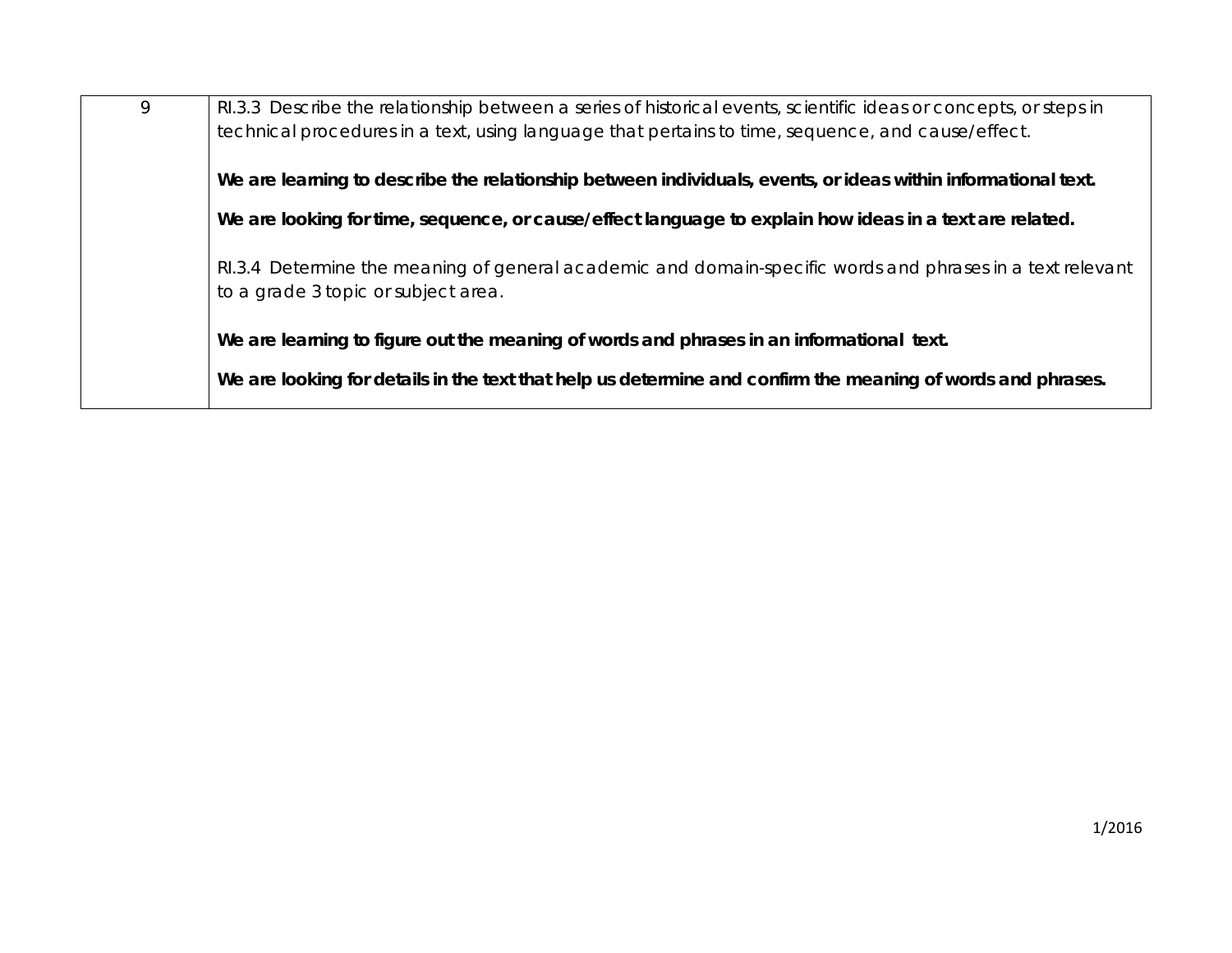| 10 | RI.3.5 Use text features and search tools (e.g., key words, sidebars, hyperlinks) to locate information relevant to<br>a given topic efficiently.                                                  |
|----|----------------------------------------------------------------------------------------------------------------------------------------------------------------------------------------------------|
|    | We are learning to efficiently locate information on a given topic within a text.                                                                                                                  |
|    | We are looking for text features or search tools (including, but not limited to: bold print, captions, subheadings,<br>sidebars, hyperlinks).                                                      |
|    | RI.3.7 Use information gained from illustrations (e.g., maps, photographs) and the words in a text to<br>demonstrate understanding of the text (e.g., where, when, why, and how key events occur). |
|    | We are learning to use illustrations, along with words, to understand the text.                                                                                                                    |
|    | We are looking for the additional information that illustrations provide to support the ideas in the text.                                                                                         |
|    | RI.3.8 Describe the logical connection between particular sentences and paragraphs in a text (e.g.,<br>comparison, cause/effect, first/second/third in a sequence).                                |
|    | We are learning to understand how information is organized in the text.                                                                                                                            |
|    | We are looking for text structures:<br>• chronological<br>• sequential<br>• compare and contrast<br>• cause and effect                                                                             |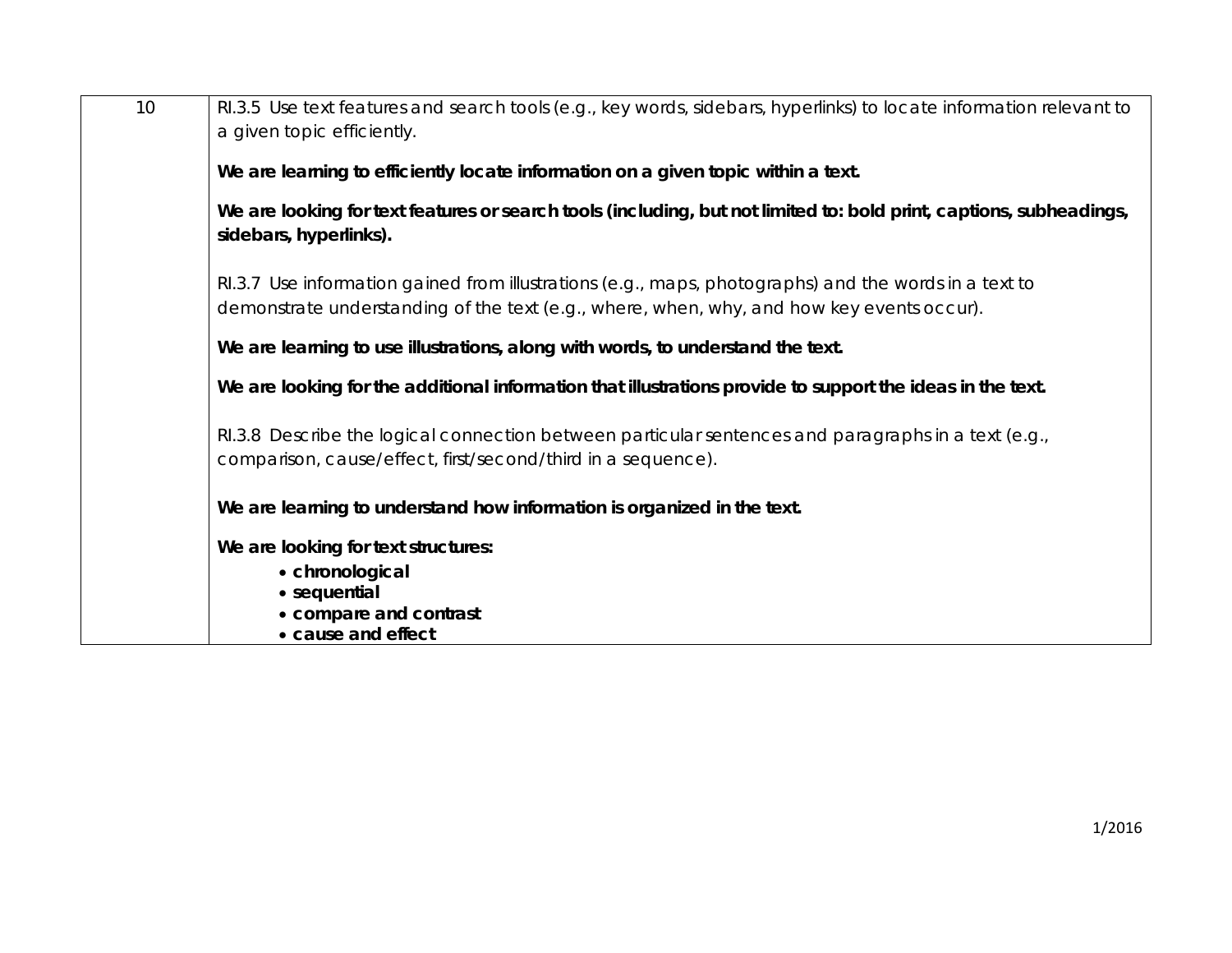| 11 | RI.3.9 Compare and contrast the most important points and key details presented by two texts on the same            |
|----|---------------------------------------------------------------------------------------------------------------------|
|    | topic.                                                                                                              |
|    | We are learning to compare and contrast main ideas and key details between two texts on the same topic.             |
|    | We are looking for:                                                                                                 |
|    | • similarities in the main ideas and key details across texts                                                       |
|    | • differences in the main ideas and key details across texts                                                        |
| 12 | RL.3.4 Determine the meaning of words and phrases as they are used in text, distinguishing literal from non-literal |
|    | language.                                                                                                           |
|    | We are learning to determine the meaning of words and phrases in a text.                                            |
|    | We are looking for clues to determine the meanings of words and phrases (both literal and non-literal) in a         |
|    | text.                                                                                                               |
|    | literal – the usual meaning of words and phrases.                                                                   |
|    | nonliteral (figurative language) - words or phrases that mean something other than the usual meaning.               |
|    | RI.3.8 Describe the logical connection between particular sentences and paragraphs in a text (e.g.,                 |
|    | comparison, cause/effect, first/second/third in a sequence).                                                        |
|    | We are learning to understand how information is organized in the text.                                             |
|    | We are looking for text structures:                                                                                 |
|    | • chronological                                                                                                     |
|    | • sequential                                                                                                        |
|    | • compare and contrast                                                                                              |
|    | • cause and effect                                                                                                  |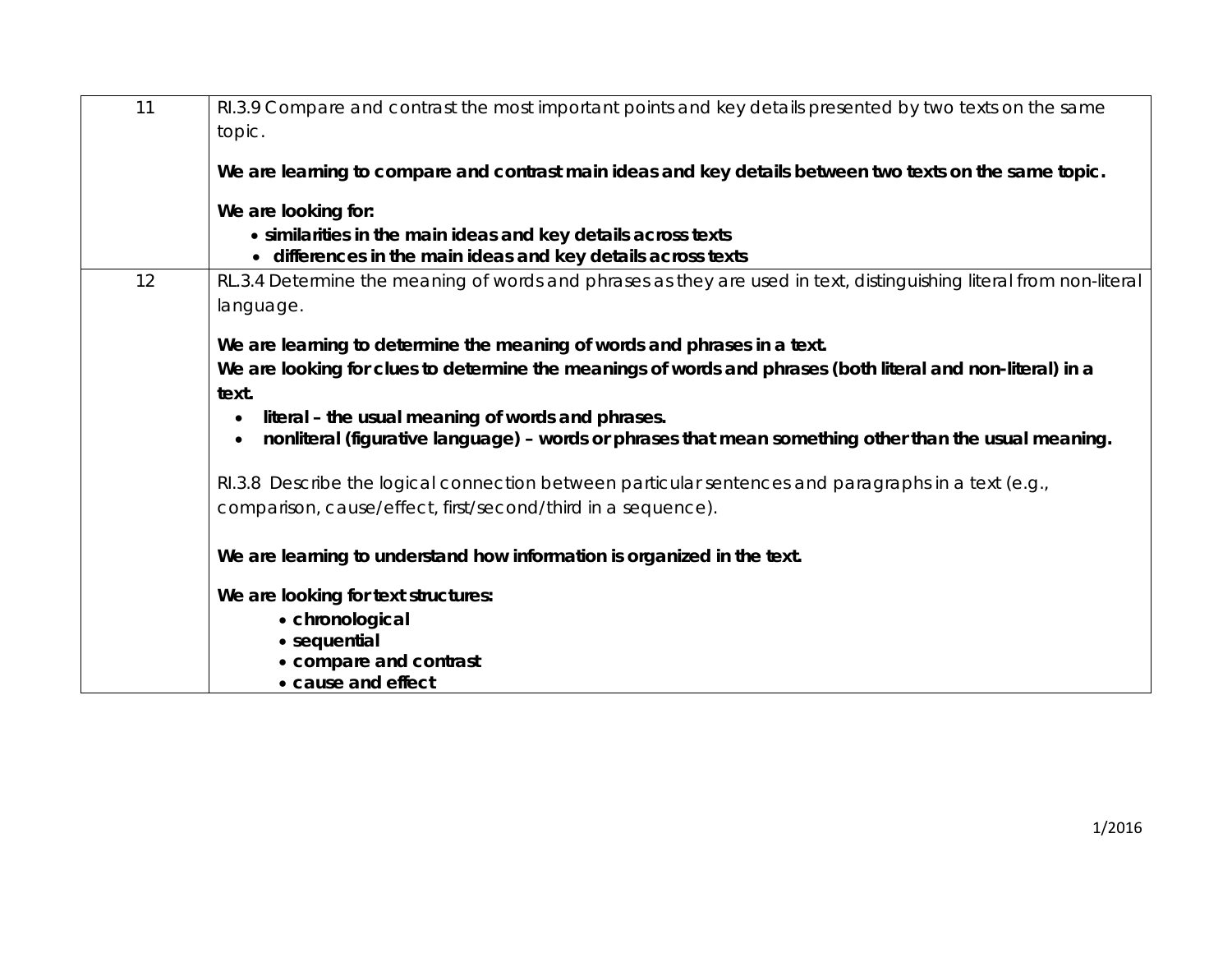| $13 - 15$ | RI.3.9 Compare and contrast the most important points and key details presented by two texts on the same<br>topic.                                         |
|-----------|------------------------------------------------------------------------------------------------------------------------------------------------------------|
|           | We are learning to compare and contrast main ideas and key details between two texts on the same topic.                                                    |
|           | We are looking for:                                                                                                                                        |
|           | similarities in the main ideas and key details across texts<br>differences in the main ideas and key details across texts                                  |
| 16        | Use standards listed in All Sessions                                                                                                                       |
| 17        | RI.3.3 Describe the relationship between a series of historical events, scientific ideas or concepts, or steps in                                          |
|           | technical procedures in a text, using language that pertains to time, sequence, and cause/effect.                                                          |
|           | We are learning to describe the relationship between individuals, events, or ideas within informational text.                                              |
|           | We are looking for time, sequence, or cause/effect language to explain how ideas in a text are related.                                                    |
| 18        | RI.3.3 Describe the relationship between a series of historical events, scientific ideas or concepts, or steps in                                          |
|           | technical procedures in a text, using language that pertains to time, sequence, and cause/effect.                                                          |
|           | We are learning to describe the relationship between individuals, events, or ideas within informational text.                                              |
|           | We are looking for time, sequence, or cause/effect language to explain how ideas in a text are related.                                                    |
|           | RL.3.4 Determine the meaning of words and phrases as they are used in text, distinguishing literal from non-literal<br>language.                           |
|           | We are learning to determine the meaning of words and phrases in a text.                                                                                   |
|           | We are looking for clues to determine the meanings of words and phrases (both literal and non-literal) in a<br>text.                                       |
|           | literal - the usual meaning of words and phrases.<br>nonliteral (figurative language) - words or phrases that mean something other than the usual meaning. |
| 19-20     | Use standards listed in All Sessions                                                                                                                       |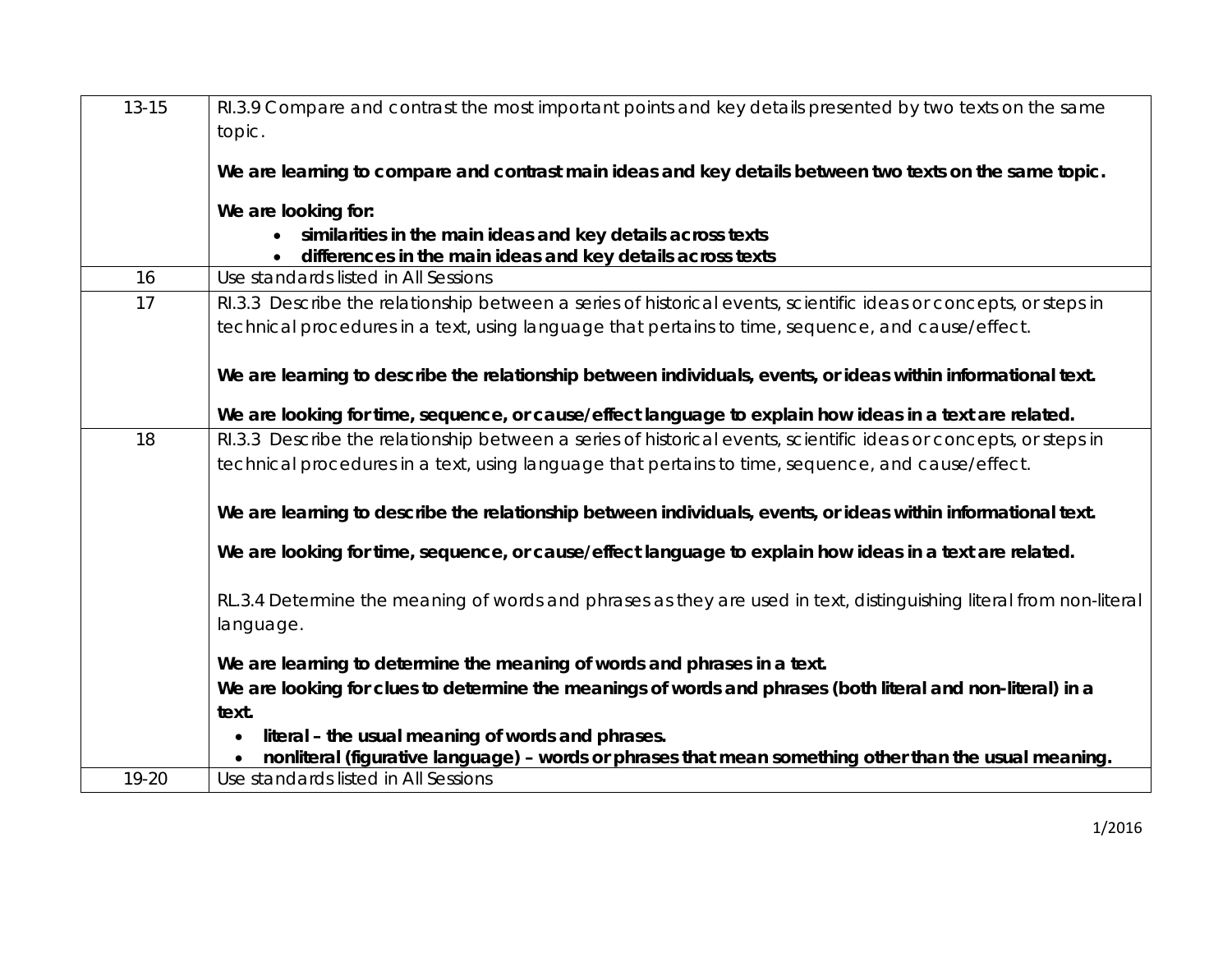|  | G3 Building a Reading Life Standards and Learning Targets |  |
|--|-----------------------------------------------------------|--|
|  |                                                           |  |

| Session | <b>Reading Standard</b>                                                                                                                                                                                                               |
|---------|---------------------------------------------------------------------------------------------------------------------------------------------------------------------------------------------------------------------------------------|
| $1 - 5$ | RF.3.3 Know and apply grade-level phonics and word analysis in decoding words.                                                                                                                                                        |
|         | a) Identify and know the meaning of the most common prefixes and derivational suffixes.                                                                                                                                               |
|         | b) Decode words with common Latin suffixes.                                                                                                                                                                                           |
|         | c) Decode multisyllable words.                                                                                                                                                                                                        |
|         | d) Read grade-appropriate irregularly spelled words.                                                                                                                                                                                  |
|         | RF.3.4 Read with sufficient accuracy and fluency to support comprehension.                                                                                                                                                            |
|         | a) Read grade-level text with purpose and understanding.                                                                                                                                                                              |
|         | b) Read grade-level prose and poetry with accuracy, appropriate rate, and expression on<br>successive readings.                                                                                                                       |
|         | c) Use context to confirm or self-correct word recognition and understanding, rereading if<br>necessary.                                                                                                                              |
|         | RL.3.10 By the end of the year, read and comprehend literature, including stories, dramas, and poetry, at the<br>high end of the grades 2-3 text complexity band independently and proficiently.                                      |
|         | RI.3.10 By the end of the year, read and comprehend informational texts, including history/social studies,<br>science, and technical texts, at the high end of the grades 2-3 text complexity banc independently and<br>proficiently. |
| 6       | RF.3.3 Know and apply grade-level phonics and word analysis in decoding words.                                                                                                                                                        |
|         | a) Identify and know the meaning of the most common prefixes and derivational suffixes.                                                                                                                                               |
|         | b) Decode words with common Latin suffixes.                                                                                                                                                                                           |
|         | c) Decode multisyllable words.                                                                                                                                                                                                        |
|         | d) Read grade-appropriate irregularly spelled words.                                                                                                                                                                                  |
|         | RF.3.4 Read with sufficient accuracy and fluency to support comprehension.                                                                                                                                                            |
|         | a) Read grade-level text with purpose and understanding.                                                                                                                                                                              |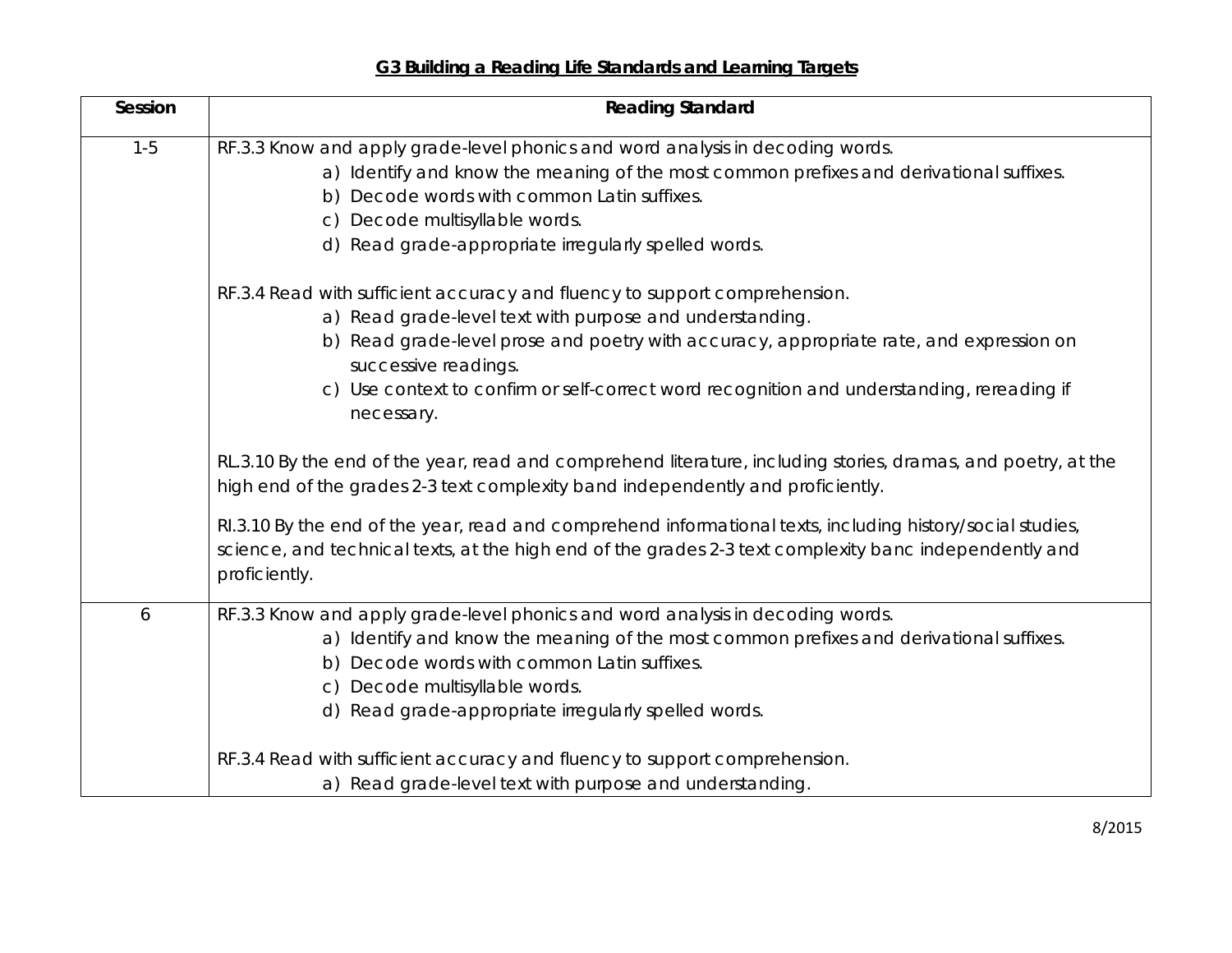|                | b) Read grade-level prose and poetry with accuracy, appropriate rate, and expression on<br>successive readings.                                                                                             |
|----------------|-------------------------------------------------------------------------------------------------------------------------------------------------------------------------------------------------------------|
|                | c) Use context to confirm or self-correct word recognition and understanding, rereading if<br>necessary.                                                                                                    |
|                | RL.3.10 By the end of the year, read and comprehend literature, including stories, dramas, and poetry, at the<br>high end of the grades 2-3 text complexity band independently and proficiently.            |
| $\overline{7}$ | RL.3.1 Ask and Answer questions to demonstrate understanding of a text, referring explicitly to the text as the<br>basis for the answers.                                                                   |
|                | RL.3.3 Describe characters in a story (e.g., their traits, motivations, or feelings) and explain how their actions<br>contribute to the sequence of events.                                                 |
|                | We are learning to describe characters in a story.<br>We are looking for a character's feelings, traits and motivations to determine how they lead to a sequence of<br>events.                              |
|                | RL.3.5 Refer to parts of stories, dramas, and poems when writing or speaking about a text, using terms such as<br>chapter, scene, and stanza; describe how each successive part builds on earlier sections. |
|                | We are learning to describe how each part of a text builds on earlier parts.<br>We are looking for details in the text that contribute to the sequence of events.                                           |
| 8              | RL.3.1 Ask and Answer questions to demonstrate understanding of a text, referring explicitly to the text as the<br>basis for the answers.                                                                   |
|                | RL.3.3 Describe characters in a story (e.g., their traits, motivations, or feelings) and explain how their actions<br>contribute to the sequence of events.                                                 |
|                | We are learning to describe characters in a story.                                                                                                                                                          |
|                | We are looking for a character's feelings, traits and motivations to determine how they lead to a sequence of<br>events.                                                                                    |
| $9 - 10$       | RL.3.1 Ask and Answer questions to demonstrate understanding of a text, referring explicitly to the text as the                                                                                             |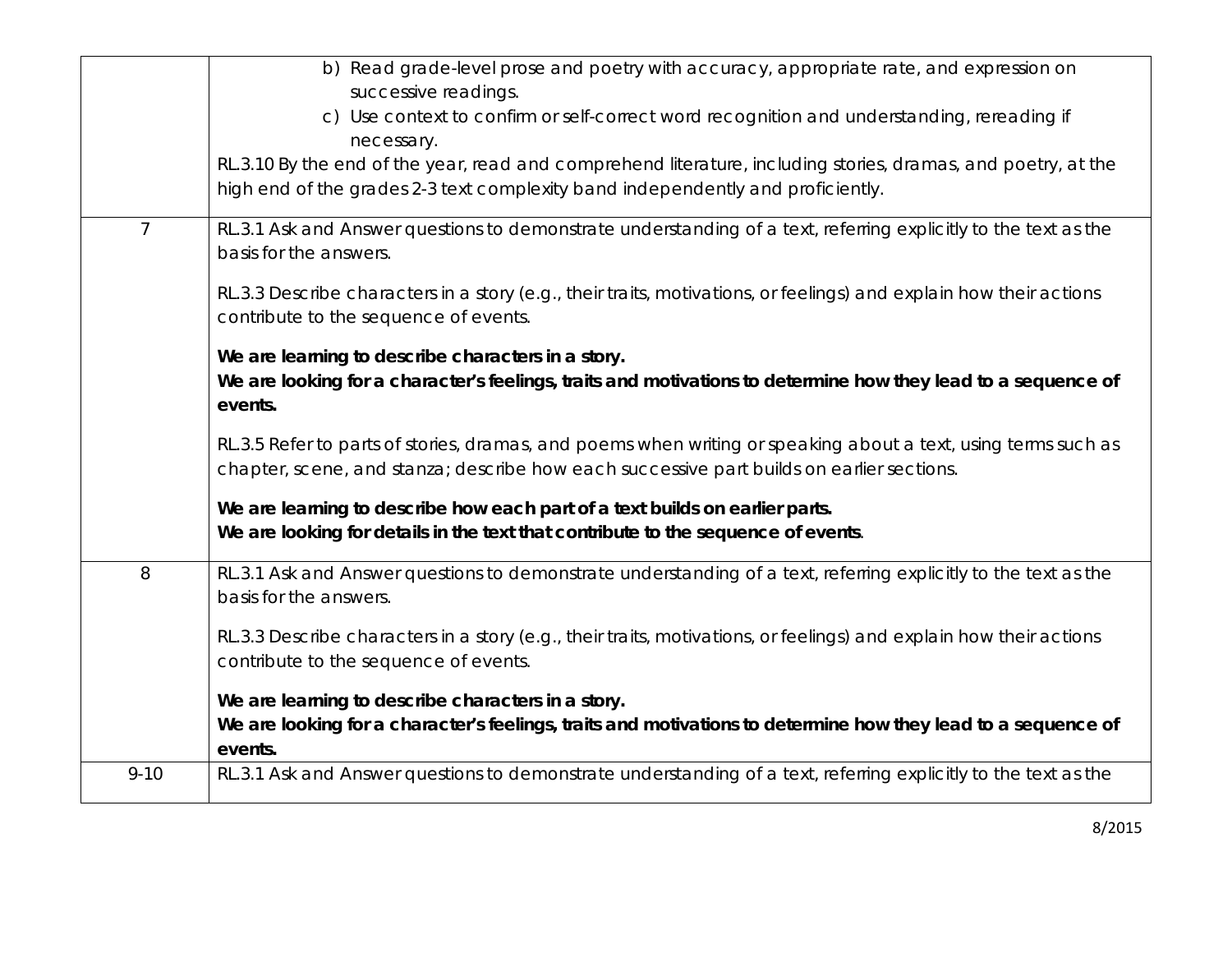|    | basis for the answers.                                                                                                                                                                                      |
|----|-------------------------------------------------------------------------------------------------------------------------------------------------------------------------------------------------------------|
|    | RL.3.3 Describe characters in a story (e.g., their traits, motivations, or feelings) and explain how their actions                                                                                          |
|    | contribute to the sequence of events.                                                                                                                                                                       |
|    | We are learning to describe characters in a story.                                                                                                                                                          |
|    | We are looking for a character's feelings, traits and motivations to determine how they lead to a sequence of<br>events.                                                                                    |
|    | RL.3.5 Refer to parts of stories, dramas, and poems when writing or speaking about a text, using terms such as<br>chapter, scene, and stanza; describe how each successive part builds on earlier sections. |
|    |                                                                                                                                                                                                             |
|    | We are learning to describe how each part of a text builds on earlier parts.                                                                                                                                |
|    | We are looking for details in the text that contribute to the sequence of events.                                                                                                                           |
| 11 | RL.3.2 Recount stories, including fables, folktales, and myths from diverse cultures; determine the central                                                                                                 |
|    | message, lesson or moral and explain how it is conveyed through key details in the text.                                                                                                                    |
|    | We are learning to explain the author's message.                                                                                                                                                            |
|    | We are looking for the key details from the text that show:                                                                                                                                                 |
|    | the lesson about right or wrong (moral).                                                                                                                                                                    |
|    | what the character learns about life (central message or lesson).                                                                                                                                           |
|    | RL.3.5 Refer to parts of stories, dramas, and poems when writing or speaking about a text, using terms such as                                                                                              |
|    | chapter, scene, and stanza; describe how each successive part builds on earlier sections.                                                                                                                   |
|    |                                                                                                                                                                                                             |
|    | We are learning to describe how each part of a text builds on earlier parts.                                                                                                                                |
|    | We are looking for details in the text that contribute to the sequence of events.                                                                                                                           |
| 12 | RL.3.2 Recount stories, including fables, folktales, and myths from diverse cultures; determine the central                                                                                                 |
|    | message, lesson or moral and explain how it is conveyed through key details in the text.                                                                                                                    |
|    | We are learning to explain the author's message.                                                                                                                                                            |
|    | We are looking for the key details from the text that show:                                                                                                                                                 |
|    | the lesson about right or wrong (moral).                                                                                                                                                                    |
|    | what the character learns about life (central message or lesson).                                                                                                                                           |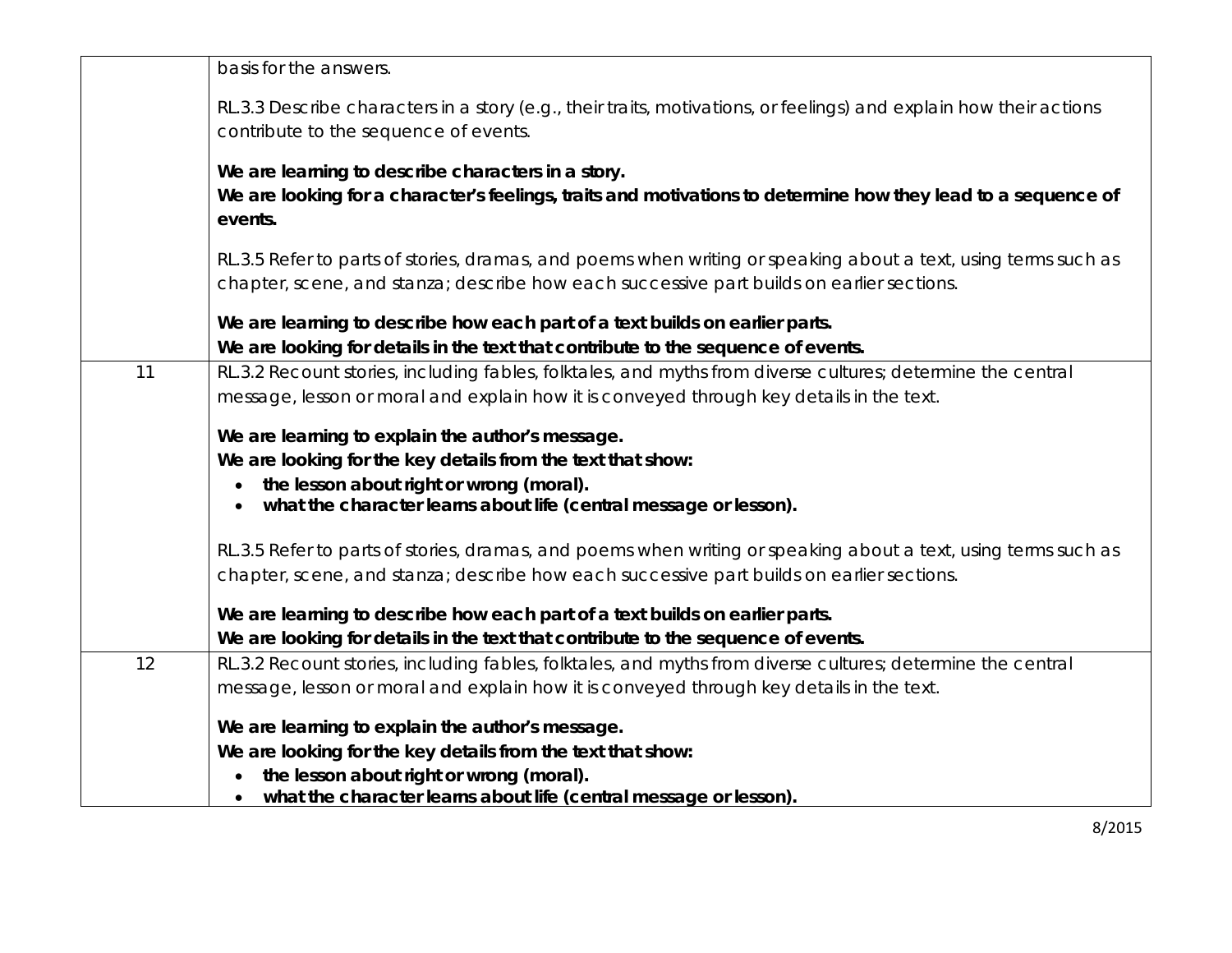|           | RL.3.5 Refer to parts of stories, dramas, and poems when writing or speaking about a text, using terms such as  |
|-----------|-----------------------------------------------------------------------------------------------------------------|
|           | chapter, scene, and stanza; describe how each successive part builds on earlier sections.                       |
|           | We are learning to describe how each part of a text builds on earlier parts.                                    |
|           | We are looking for details in the text that contribute to the sequence of events.                               |
| $13 - 15$ | RF.3.3 Know and apply grade-level phonics and word analysis in decoding words.                                  |
|           | a) Identify and know the meaning of the most common prefixes and derivational suffixes.                         |
|           | b) Decode words with common Latin suffixes.                                                                     |
|           | c) Decode multisyllable words.                                                                                  |
|           | d) Read grade-appropriate irregularly spelled words.                                                            |
|           | RF.3.4 Read with sufficient accuracy and fluency to support comprehension.                                      |
|           | a) Read grade-level text with purpose and understanding.                                                        |
|           | b) Read grade-level prose and poetry with accuracy, appropriate rate, and expression on                         |
|           | successive readings.                                                                                            |
|           | c) Use context to confirm or self-correct word recognition and understanding, rereading if                      |
|           | necessary.                                                                                                      |
|           |                                                                                                                 |
|           | RL.3.10 By the end of the year, read and comprehend literature, including stories, dramas, and poetry, at the   |
|           | high end of the grades 2-3 text complexity band independently and proficiently.                                 |
| 16        | RF.3.3 Know and apply grade-level phonics and word analysis in decoding words.                                  |
|           | a) Identify and know the meaning of the most common prefixes and derivational suffixes.                         |
|           | b) Decode words with common Latin suffixes.                                                                     |
|           | c) Decode multisyllable words.                                                                                  |
|           | d) Read grade-appropriate irregularly spelled words.                                                            |
|           |                                                                                                                 |
|           | RF.3.4 Read with sufficient accuracy and fluency to support comprehension.                                      |
|           | a) Read grade-level text with purpose and understanding.                                                        |
|           | b) Read grade-level prose and poetry with accuracy, appropriate rate, and expression on<br>successive readings. |
|           | Use context to confirm or self-correct word recognition and understanding, rereading if                         |
|           | C)                                                                                                              |
|           | necessary.                                                                                                      |